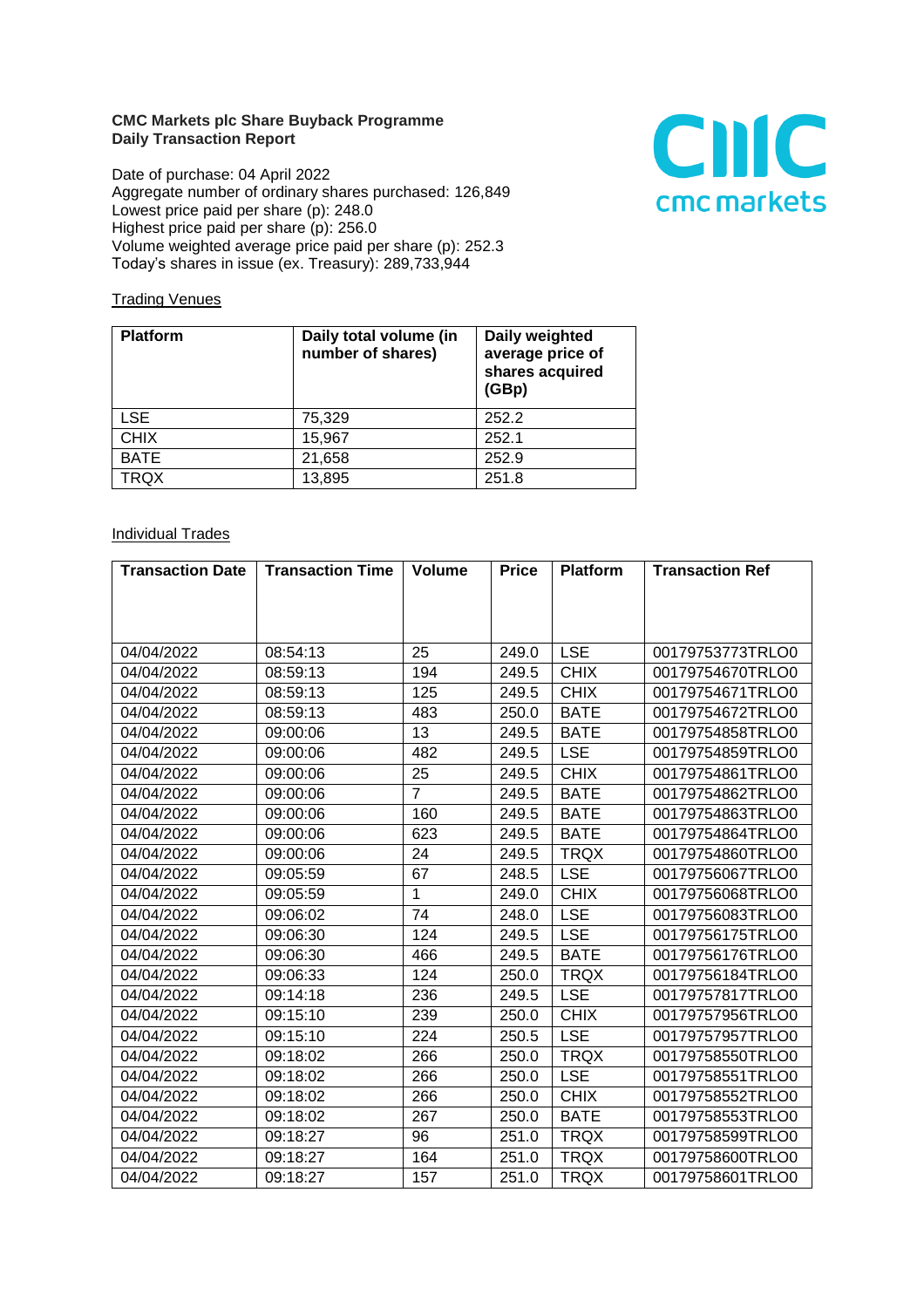| $\mathbf{1}$<br><b>CHIX</b><br>00179758617TRLO0<br>04/04/2022<br>09:18:30<br>251.0<br><b>CHIX</b><br>04/04/2022<br>78<br>00179759942TRLO0<br>09:26:03<br>251.0<br>211<br><b>CHIX</b><br>04/04/2022<br>09:26:03<br>252.0<br>00179759943TRLO0<br><b>LSE</b><br>78<br>04/04/2022<br>09:26:04<br>252.0<br>00179759948TRLO0<br>604<br>04/04/2022<br>09:39:02<br><b>TRQX</b><br>00179762628TRLO0<br>251.5<br><b>CHIX</b><br>04/04/2022<br>09:39:02<br>1,148<br>251.5<br>00179762629TRLO0<br><b>BATE</b><br>04/04/2022<br>09:39:02<br>78<br>251.5<br>00179762630TRLO0<br>04/04/2022<br>09:39:02<br>78<br>251.5<br><b>TRQX</b><br>00179762631TRLO0<br>41<br>04/04/2022<br>251.5<br><b>CHIX</b><br>00179762632TRLO0<br>09:39:02<br>69<br><b>TRQX</b><br>04/04/2022<br>09:39:02<br>251.0<br>00179762633TRLO0<br>45<br>04/04/2022<br>251.0<br><b>TRQX</b><br>00179762634TRLO0<br>09:39:02<br>87<br>04/04/2022<br>09:39:02<br>251.3<br><b>BATE</b><br>00179762636TRLO0<br>322<br><b>BATE</b><br>04/04/2022<br>09:46:18<br>251.0<br>00179763784TRLO0<br><b>CHIX</b><br>04/04/2022<br>09:46:18<br>322<br>251.0<br>00179763785TRLO0<br>04/04/2022<br>207<br><b>TRQX</b><br>00179763782TRLO0<br>09:46:18<br>251.0<br>322<br><b>LSE</b><br>00179763783TRLO0<br>04/04/2022<br>09:46:18<br>251.0<br>163<br>04/04/2022<br>09:46:27<br><b>CHIX</b><br>00179763801TRLO0<br>250.0<br>162<br><b>LSE</b><br>04/04/2022<br>09:49:11<br>250.0<br>00179764339TRLO0<br><b>TRQX</b><br>04/04/2022<br>09:49:11<br>162<br>00179764340TRLO0<br>250.0<br>04/04/2022<br>09:49:11<br>72<br>250.0<br><b>BATE</b><br>00179764341TRLO0<br>04/04/2022<br>253<br><b>CHIX</b><br>00179764342TRLO0<br>09:49:11<br>250.0<br>91<br>04/04/2022<br><b>BATE</b><br>00179764343TRLO0<br>09:49:11<br>250.0<br>156<br><b>CHIX</b><br>04/04/2022<br>09:49:11<br>250.0<br>00179764344TRLO0<br>243<br><b>LSE</b><br>04/04/2022<br>09:49:35<br>250.0<br>00179764389TRLO0<br><b>CHIX</b><br>04/04/2022<br>09:49:36<br>97<br>00179764391TRLO0<br>250.0<br><b>CHIX</b><br>04/04/2022<br>09:49:36<br>135<br>00179764392TRLO0<br>250.5<br>108<br><b>CHIX</b><br>04/04/2022<br>09:49:36<br>250.5<br>00179764393TRLO0<br>97<br><b>CHIX</b><br>04/04/2022<br>10:02:09<br>250.5<br>00179766910TRLO0<br>267<br><b>CHIX</b><br>04/04/2022<br>10:02:09<br>00179766911TRLO0<br>250.5<br>61<br><b>LSE</b><br>04/04/2022<br>10:02:09<br>251.0<br>00179766912TRLO0<br>242<br><b>TRQX</b><br>00179766968TRLO0<br>04/04/2022<br>10:02:20<br>251.0<br><b>LSE</b><br>04/04/2022<br>10:02:20<br>888<br>251.0<br>00179766969TRLO0<br>04/04/2022<br>10:02:20<br>243<br>251.0<br><b>BATE</b><br>00179766970TRLO0<br><b>CHIX</b><br>33<br>251.0<br>00179766971TRLO0<br>04/04/2022<br>10:02:20<br>355<br>04/04/2022<br>10:07:00<br>251.5<br><b>LSE</b><br>00179767988TRLO0<br><b>CHIX</b><br>04/04/2022<br>10:07:02<br>41<br>00179767992TRLO0<br>251.5<br>85<br>04/04/2022<br>10:07:06<br>251.5<br><b>LSE</b><br>00179768020TRLO0<br><b>LSE</b><br>04/04/2022<br>10:07:06<br>248<br>251.5<br>00179768021TRLO0<br><b>CHIX</b><br>31<br>251.5<br>04/04/2022<br>10:07:09<br>00179768032TRLO0<br>83<br>04/04/2022<br><b>LSE</b><br>10:07:10<br>251.5<br>00179768034TRLO0<br>11<br><b>CHIX</b><br>04/04/2022<br>10:07:12<br>251.5<br>00179768037TRLO0<br>159<br><b>TRQX</b><br>04/04/2022<br>10:07:13<br>252.0<br>00179768042TRLO0<br><b>TRQX</b><br>04/04/2022<br>10:07:13<br>112<br>252.0<br>00179768043TRLO0<br>83<br><b>TRQX</b><br>04/04/2022<br>10:07:13<br>252.0<br>00179768044TRLO0<br>20<br><b>LSE</b><br>04/04/2022<br>10:07:15<br>252.0<br>00179768047TRLO0<br>204<br><b>CHIX</b><br>04/04/2022<br>10:07:17<br>252.5<br>00179768062TRLO0<br><b>CHIX</b><br>04/04/2022<br>10:07:18<br>8<br>00179768064TRLO0<br>252.5<br>67<br><b>CHIX</b><br>04/04/2022<br>10:07:21<br>252.5<br>00179768076TRLO0<br><b>CHIX</b><br>04/04/2022<br>10:07:21<br>1<br>252.5<br>00179768077TRLO0<br>10:07:21<br>251<br><b>CHIX</b><br>04/04/2022<br>252.5<br>00179768078TRLO0<br>5<br><b>LSE</b><br>04/04/2022<br>10:07:22<br>252.5<br>00179768080TRLO0<br>80<br>04/04/2022<br>00179768086TRLO0 | 04/04/2022 | 09:18:28 | 37 | 251.0 | <b>LSE</b>  | 00179758611TRLO0 |
|------------------------------------------------------------------------------------------------------------------------------------------------------------------------------------------------------------------------------------------------------------------------------------------------------------------------------------------------------------------------------------------------------------------------------------------------------------------------------------------------------------------------------------------------------------------------------------------------------------------------------------------------------------------------------------------------------------------------------------------------------------------------------------------------------------------------------------------------------------------------------------------------------------------------------------------------------------------------------------------------------------------------------------------------------------------------------------------------------------------------------------------------------------------------------------------------------------------------------------------------------------------------------------------------------------------------------------------------------------------------------------------------------------------------------------------------------------------------------------------------------------------------------------------------------------------------------------------------------------------------------------------------------------------------------------------------------------------------------------------------------------------------------------------------------------------------------------------------------------------------------------------------------------------------------------------------------------------------------------------------------------------------------------------------------------------------------------------------------------------------------------------------------------------------------------------------------------------------------------------------------------------------------------------------------------------------------------------------------------------------------------------------------------------------------------------------------------------------------------------------------------------------------------------------------------------------------------------------------------------------------------------------------------------------------------------------------------------------------------------------------------------------------------------------------------------------------------------------------------------------------------------------------------------------------------------------------------------------------------------------------------------------------------------------------------------------------------------------------------------------------------------------------------------------------------------------------------------------------------------------------------------------------------------------------------------------------------------------------------------------------------------------------------------------------------------------------------------------------------------------------------------------------------------------------------------------------------------------------------------------------------------------------------------------------------------------------------------------------------------------------------------------------------------------------------------------------------------------------------------------------------------------------------------------------------------------------------------------------------------------------------------------------------------------------------------------------------------------|------------|----------|----|-------|-------------|------------------|
|                                                                                                                                                                                                                                                                                                                                                                                                                                                                                                                                                                                                                                                                                                                                                                                                                                                                                                                                                                                                                                                                                                                                                                                                                                                                                                                                                                                                                                                                                                                                                                                                                                                                                                                                                                                                                                                                                                                                                                                                                                                                                                                                                                                                                                                                                                                                                                                                                                                                                                                                                                                                                                                                                                                                                                                                                                                                                                                                                                                                                                                                                                                                                                                                                                                                                                                                                                                                                                                                                                                                                                                                                                                                                                                                                                                                                                                                                                                                                                                                                                                                                                |            |          |    |       |             |                  |
|                                                                                                                                                                                                                                                                                                                                                                                                                                                                                                                                                                                                                                                                                                                                                                                                                                                                                                                                                                                                                                                                                                                                                                                                                                                                                                                                                                                                                                                                                                                                                                                                                                                                                                                                                                                                                                                                                                                                                                                                                                                                                                                                                                                                                                                                                                                                                                                                                                                                                                                                                                                                                                                                                                                                                                                                                                                                                                                                                                                                                                                                                                                                                                                                                                                                                                                                                                                                                                                                                                                                                                                                                                                                                                                                                                                                                                                                                                                                                                                                                                                                                                |            |          |    |       |             |                  |
|                                                                                                                                                                                                                                                                                                                                                                                                                                                                                                                                                                                                                                                                                                                                                                                                                                                                                                                                                                                                                                                                                                                                                                                                                                                                                                                                                                                                                                                                                                                                                                                                                                                                                                                                                                                                                                                                                                                                                                                                                                                                                                                                                                                                                                                                                                                                                                                                                                                                                                                                                                                                                                                                                                                                                                                                                                                                                                                                                                                                                                                                                                                                                                                                                                                                                                                                                                                                                                                                                                                                                                                                                                                                                                                                                                                                                                                                                                                                                                                                                                                                                                |            |          |    |       |             |                  |
|                                                                                                                                                                                                                                                                                                                                                                                                                                                                                                                                                                                                                                                                                                                                                                                                                                                                                                                                                                                                                                                                                                                                                                                                                                                                                                                                                                                                                                                                                                                                                                                                                                                                                                                                                                                                                                                                                                                                                                                                                                                                                                                                                                                                                                                                                                                                                                                                                                                                                                                                                                                                                                                                                                                                                                                                                                                                                                                                                                                                                                                                                                                                                                                                                                                                                                                                                                                                                                                                                                                                                                                                                                                                                                                                                                                                                                                                                                                                                                                                                                                                                                |            |          |    |       |             |                  |
|                                                                                                                                                                                                                                                                                                                                                                                                                                                                                                                                                                                                                                                                                                                                                                                                                                                                                                                                                                                                                                                                                                                                                                                                                                                                                                                                                                                                                                                                                                                                                                                                                                                                                                                                                                                                                                                                                                                                                                                                                                                                                                                                                                                                                                                                                                                                                                                                                                                                                                                                                                                                                                                                                                                                                                                                                                                                                                                                                                                                                                                                                                                                                                                                                                                                                                                                                                                                                                                                                                                                                                                                                                                                                                                                                                                                                                                                                                                                                                                                                                                                                                |            |          |    |       |             |                  |
|                                                                                                                                                                                                                                                                                                                                                                                                                                                                                                                                                                                                                                                                                                                                                                                                                                                                                                                                                                                                                                                                                                                                                                                                                                                                                                                                                                                                                                                                                                                                                                                                                                                                                                                                                                                                                                                                                                                                                                                                                                                                                                                                                                                                                                                                                                                                                                                                                                                                                                                                                                                                                                                                                                                                                                                                                                                                                                                                                                                                                                                                                                                                                                                                                                                                                                                                                                                                                                                                                                                                                                                                                                                                                                                                                                                                                                                                                                                                                                                                                                                                                                |            |          |    |       |             |                  |
|                                                                                                                                                                                                                                                                                                                                                                                                                                                                                                                                                                                                                                                                                                                                                                                                                                                                                                                                                                                                                                                                                                                                                                                                                                                                                                                                                                                                                                                                                                                                                                                                                                                                                                                                                                                                                                                                                                                                                                                                                                                                                                                                                                                                                                                                                                                                                                                                                                                                                                                                                                                                                                                                                                                                                                                                                                                                                                                                                                                                                                                                                                                                                                                                                                                                                                                                                                                                                                                                                                                                                                                                                                                                                                                                                                                                                                                                                                                                                                                                                                                                                                |            |          |    |       |             |                  |
|                                                                                                                                                                                                                                                                                                                                                                                                                                                                                                                                                                                                                                                                                                                                                                                                                                                                                                                                                                                                                                                                                                                                                                                                                                                                                                                                                                                                                                                                                                                                                                                                                                                                                                                                                                                                                                                                                                                                                                                                                                                                                                                                                                                                                                                                                                                                                                                                                                                                                                                                                                                                                                                                                                                                                                                                                                                                                                                                                                                                                                                                                                                                                                                                                                                                                                                                                                                                                                                                                                                                                                                                                                                                                                                                                                                                                                                                                                                                                                                                                                                                                                |            |          |    |       |             |                  |
|                                                                                                                                                                                                                                                                                                                                                                                                                                                                                                                                                                                                                                                                                                                                                                                                                                                                                                                                                                                                                                                                                                                                                                                                                                                                                                                                                                                                                                                                                                                                                                                                                                                                                                                                                                                                                                                                                                                                                                                                                                                                                                                                                                                                                                                                                                                                                                                                                                                                                                                                                                                                                                                                                                                                                                                                                                                                                                                                                                                                                                                                                                                                                                                                                                                                                                                                                                                                                                                                                                                                                                                                                                                                                                                                                                                                                                                                                                                                                                                                                                                                                                |            |          |    |       |             |                  |
|                                                                                                                                                                                                                                                                                                                                                                                                                                                                                                                                                                                                                                                                                                                                                                                                                                                                                                                                                                                                                                                                                                                                                                                                                                                                                                                                                                                                                                                                                                                                                                                                                                                                                                                                                                                                                                                                                                                                                                                                                                                                                                                                                                                                                                                                                                                                                                                                                                                                                                                                                                                                                                                                                                                                                                                                                                                                                                                                                                                                                                                                                                                                                                                                                                                                                                                                                                                                                                                                                                                                                                                                                                                                                                                                                                                                                                                                                                                                                                                                                                                                                                |            |          |    |       |             |                  |
|                                                                                                                                                                                                                                                                                                                                                                                                                                                                                                                                                                                                                                                                                                                                                                                                                                                                                                                                                                                                                                                                                                                                                                                                                                                                                                                                                                                                                                                                                                                                                                                                                                                                                                                                                                                                                                                                                                                                                                                                                                                                                                                                                                                                                                                                                                                                                                                                                                                                                                                                                                                                                                                                                                                                                                                                                                                                                                                                                                                                                                                                                                                                                                                                                                                                                                                                                                                                                                                                                                                                                                                                                                                                                                                                                                                                                                                                                                                                                                                                                                                                                                |            |          |    |       |             |                  |
|                                                                                                                                                                                                                                                                                                                                                                                                                                                                                                                                                                                                                                                                                                                                                                                                                                                                                                                                                                                                                                                                                                                                                                                                                                                                                                                                                                                                                                                                                                                                                                                                                                                                                                                                                                                                                                                                                                                                                                                                                                                                                                                                                                                                                                                                                                                                                                                                                                                                                                                                                                                                                                                                                                                                                                                                                                                                                                                                                                                                                                                                                                                                                                                                                                                                                                                                                                                                                                                                                                                                                                                                                                                                                                                                                                                                                                                                                                                                                                                                                                                                                                |            |          |    |       |             |                  |
|                                                                                                                                                                                                                                                                                                                                                                                                                                                                                                                                                                                                                                                                                                                                                                                                                                                                                                                                                                                                                                                                                                                                                                                                                                                                                                                                                                                                                                                                                                                                                                                                                                                                                                                                                                                                                                                                                                                                                                                                                                                                                                                                                                                                                                                                                                                                                                                                                                                                                                                                                                                                                                                                                                                                                                                                                                                                                                                                                                                                                                                                                                                                                                                                                                                                                                                                                                                                                                                                                                                                                                                                                                                                                                                                                                                                                                                                                                                                                                                                                                                                                                |            |          |    |       |             |                  |
|                                                                                                                                                                                                                                                                                                                                                                                                                                                                                                                                                                                                                                                                                                                                                                                                                                                                                                                                                                                                                                                                                                                                                                                                                                                                                                                                                                                                                                                                                                                                                                                                                                                                                                                                                                                                                                                                                                                                                                                                                                                                                                                                                                                                                                                                                                                                                                                                                                                                                                                                                                                                                                                                                                                                                                                                                                                                                                                                                                                                                                                                                                                                                                                                                                                                                                                                                                                                                                                                                                                                                                                                                                                                                                                                                                                                                                                                                                                                                                                                                                                                                                |            |          |    |       |             |                  |
|                                                                                                                                                                                                                                                                                                                                                                                                                                                                                                                                                                                                                                                                                                                                                                                                                                                                                                                                                                                                                                                                                                                                                                                                                                                                                                                                                                                                                                                                                                                                                                                                                                                                                                                                                                                                                                                                                                                                                                                                                                                                                                                                                                                                                                                                                                                                                                                                                                                                                                                                                                                                                                                                                                                                                                                                                                                                                                                                                                                                                                                                                                                                                                                                                                                                                                                                                                                                                                                                                                                                                                                                                                                                                                                                                                                                                                                                                                                                                                                                                                                                                                |            |          |    |       |             |                  |
|                                                                                                                                                                                                                                                                                                                                                                                                                                                                                                                                                                                                                                                                                                                                                                                                                                                                                                                                                                                                                                                                                                                                                                                                                                                                                                                                                                                                                                                                                                                                                                                                                                                                                                                                                                                                                                                                                                                                                                                                                                                                                                                                                                                                                                                                                                                                                                                                                                                                                                                                                                                                                                                                                                                                                                                                                                                                                                                                                                                                                                                                                                                                                                                                                                                                                                                                                                                                                                                                                                                                                                                                                                                                                                                                                                                                                                                                                                                                                                                                                                                                                                |            |          |    |       |             |                  |
|                                                                                                                                                                                                                                                                                                                                                                                                                                                                                                                                                                                                                                                                                                                                                                                                                                                                                                                                                                                                                                                                                                                                                                                                                                                                                                                                                                                                                                                                                                                                                                                                                                                                                                                                                                                                                                                                                                                                                                                                                                                                                                                                                                                                                                                                                                                                                                                                                                                                                                                                                                                                                                                                                                                                                                                                                                                                                                                                                                                                                                                                                                                                                                                                                                                                                                                                                                                                                                                                                                                                                                                                                                                                                                                                                                                                                                                                                                                                                                                                                                                                                                |            |          |    |       |             |                  |
|                                                                                                                                                                                                                                                                                                                                                                                                                                                                                                                                                                                                                                                                                                                                                                                                                                                                                                                                                                                                                                                                                                                                                                                                                                                                                                                                                                                                                                                                                                                                                                                                                                                                                                                                                                                                                                                                                                                                                                                                                                                                                                                                                                                                                                                                                                                                                                                                                                                                                                                                                                                                                                                                                                                                                                                                                                                                                                                                                                                                                                                                                                                                                                                                                                                                                                                                                                                                                                                                                                                                                                                                                                                                                                                                                                                                                                                                                                                                                                                                                                                                                                |            |          |    |       |             |                  |
|                                                                                                                                                                                                                                                                                                                                                                                                                                                                                                                                                                                                                                                                                                                                                                                                                                                                                                                                                                                                                                                                                                                                                                                                                                                                                                                                                                                                                                                                                                                                                                                                                                                                                                                                                                                                                                                                                                                                                                                                                                                                                                                                                                                                                                                                                                                                                                                                                                                                                                                                                                                                                                                                                                                                                                                                                                                                                                                                                                                                                                                                                                                                                                                                                                                                                                                                                                                                                                                                                                                                                                                                                                                                                                                                                                                                                                                                                                                                                                                                                                                                                                |            |          |    |       |             |                  |
|                                                                                                                                                                                                                                                                                                                                                                                                                                                                                                                                                                                                                                                                                                                                                                                                                                                                                                                                                                                                                                                                                                                                                                                                                                                                                                                                                                                                                                                                                                                                                                                                                                                                                                                                                                                                                                                                                                                                                                                                                                                                                                                                                                                                                                                                                                                                                                                                                                                                                                                                                                                                                                                                                                                                                                                                                                                                                                                                                                                                                                                                                                                                                                                                                                                                                                                                                                                                                                                                                                                                                                                                                                                                                                                                                                                                                                                                                                                                                                                                                                                                                                |            |          |    |       |             |                  |
|                                                                                                                                                                                                                                                                                                                                                                                                                                                                                                                                                                                                                                                                                                                                                                                                                                                                                                                                                                                                                                                                                                                                                                                                                                                                                                                                                                                                                                                                                                                                                                                                                                                                                                                                                                                                                                                                                                                                                                                                                                                                                                                                                                                                                                                                                                                                                                                                                                                                                                                                                                                                                                                                                                                                                                                                                                                                                                                                                                                                                                                                                                                                                                                                                                                                                                                                                                                                                                                                                                                                                                                                                                                                                                                                                                                                                                                                                                                                                                                                                                                                                                |            |          |    |       |             |                  |
|                                                                                                                                                                                                                                                                                                                                                                                                                                                                                                                                                                                                                                                                                                                                                                                                                                                                                                                                                                                                                                                                                                                                                                                                                                                                                                                                                                                                                                                                                                                                                                                                                                                                                                                                                                                                                                                                                                                                                                                                                                                                                                                                                                                                                                                                                                                                                                                                                                                                                                                                                                                                                                                                                                                                                                                                                                                                                                                                                                                                                                                                                                                                                                                                                                                                                                                                                                                                                                                                                                                                                                                                                                                                                                                                                                                                                                                                                                                                                                                                                                                                                                |            |          |    |       |             |                  |
|                                                                                                                                                                                                                                                                                                                                                                                                                                                                                                                                                                                                                                                                                                                                                                                                                                                                                                                                                                                                                                                                                                                                                                                                                                                                                                                                                                                                                                                                                                                                                                                                                                                                                                                                                                                                                                                                                                                                                                                                                                                                                                                                                                                                                                                                                                                                                                                                                                                                                                                                                                                                                                                                                                                                                                                                                                                                                                                                                                                                                                                                                                                                                                                                                                                                                                                                                                                                                                                                                                                                                                                                                                                                                                                                                                                                                                                                                                                                                                                                                                                                                                |            |          |    |       |             |                  |
|                                                                                                                                                                                                                                                                                                                                                                                                                                                                                                                                                                                                                                                                                                                                                                                                                                                                                                                                                                                                                                                                                                                                                                                                                                                                                                                                                                                                                                                                                                                                                                                                                                                                                                                                                                                                                                                                                                                                                                                                                                                                                                                                                                                                                                                                                                                                                                                                                                                                                                                                                                                                                                                                                                                                                                                                                                                                                                                                                                                                                                                                                                                                                                                                                                                                                                                                                                                                                                                                                                                                                                                                                                                                                                                                                                                                                                                                                                                                                                                                                                                                                                |            |          |    |       |             |                  |
|                                                                                                                                                                                                                                                                                                                                                                                                                                                                                                                                                                                                                                                                                                                                                                                                                                                                                                                                                                                                                                                                                                                                                                                                                                                                                                                                                                                                                                                                                                                                                                                                                                                                                                                                                                                                                                                                                                                                                                                                                                                                                                                                                                                                                                                                                                                                                                                                                                                                                                                                                                                                                                                                                                                                                                                                                                                                                                                                                                                                                                                                                                                                                                                                                                                                                                                                                                                                                                                                                                                                                                                                                                                                                                                                                                                                                                                                                                                                                                                                                                                                                                |            |          |    |       |             |                  |
|                                                                                                                                                                                                                                                                                                                                                                                                                                                                                                                                                                                                                                                                                                                                                                                                                                                                                                                                                                                                                                                                                                                                                                                                                                                                                                                                                                                                                                                                                                                                                                                                                                                                                                                                                                                                                                                                                                                                                                                                                                                                                                                                                                                                                                                                                                                                                                                                                                                                                                                                                                                                                                                                                                                                                                                                                                                                                                                                                                                                                                                                                                                                                                                                                                                                                                                                                                                                                                                                                                                                                                                                                                                                                                                                                                                                                                                                                                                                                                                                                                                                                                |            |          |    |       |             |                  |
|                                                                                                                                                                                                                                                                                                                                                                                                                                                                                                                                                                                                                                                                                                                                                                                                                                                                                                                                                                                                                                                                                                                                                                                                                                                                                                                                                                                                                                                                                                                                                                                                                                                                                                                                                                                                                                                                                                                                                                                                                                                                                                                                                                                                                                                                                                                                                                                                                                                                                                                                                                                                                                                                                                                                                                                                                                                                                                                                                                                                                                                                                                                                                                                                                                                                                                                                                                                                                                                                                                                                                                                                                                                                                                                                                                                                                                                                                                                                                                                                                                                                                                |            |          |    |       |             |                  |
|                                                                                                                                                                                                                                                                                                                                                                                                                                                                                                                                                                                                                                                                                                                                                                                                                                                                                                                                                                                                                                                                                                                                                                                                                                                                                                                                                                                                                                                                                                                                                                                                                                                                                                                                                                                                                                                                                                                                                                                                                                                                                                                                                                                                                                                                                                                                                                                                                                                                                                                                                                                                                                                                                                                                                                                                                                                                                                                                                                                                                                                                                                                                                                                                                                                                                                                                                                                                                                                                                                                                                                                                                                                                                                                                                                                                                                                                                                                                                                                                                                                                                                |            |          |    |       |             |                  |
|                                                                                                                                                                                                                                                                                                                                                                                                                                                                                                                                                                                                                                                                                                                                                                                                                                                                                                                                                                                                                                                                                                                                                                                                                                                                                                                                                                                                                                                                                                                                                                                                                                                                                                                                                                                                                                                                                                                                                                                                                                                                                                                                                                                                                                                                                                                                                                                                                                                                                                                                                                                                                                                                                                                                                                                                                                                                                                                                                                                                                                                                                                                                                                                                                                                                                                                                                                                                                                                                                                                                                                                                                                                                                                                                                                                                                                                                                                                                                                                                                                                                                                |            |          |    |       |             |                  |
|                                                                                                                                                                                                                                                                                                                                                                                                                                                                                                                                                                                                                                                                                                                                                                                                                                                                                                                                                                                                                                                                                                                                                                                                                                                                                                                                                                                                                                                                                                                                                                                                                                                                                                                                                                                                                                                                                                                                                                                                                                                                                                                                                                                                                                                                                                                                                                                                                                                                                                                                                                                                                                                                                                                                                                                                                                                                                                                                                                                                                                                                                                                                                                                                                                                                                                                                                                                                                                                                                                                                                                                                                                                                                                                                                                                                                                                                                                                                                                                                                                                                                                |            |          |    |       |             |                  |
|                                                                                                                                                                                                                                                                                                                                                                                                                                                                                                                                                                                                                                                                                                                                                                                                                                                                                                                                                                                                                                                                                                                                                                                                                                                                                                                                                                                                                                                                                                                                                                                                                                                                                                                                                                                                                                                                                                                                                                                                                                                                                                                                                                                                                                                                                                                                                                                                                                                                                                                                                                                                                                                                                                                                                                                                                                                                                                                                                                                                                                                                                                                                                                                                                                                                                                                                                                                                                                                                                                                                                                                                                                                                                                                                                                                                                                                                                                                                                                                                                                                                                                |            |          |    |       |             |                  |
|                                                                                                                                                                                                                                                                                                                                                                                                                                                                                                                                                                                                                                                                                                                                                                                                                                                                                                                                                                                                                                                                                                                                                                                                                                                                                                                                                                                                                                                                                                                                                                                                                                                                                                                                                                                                                                                                                                                                                                                                                                                                                                                                                                                                                                                                                                                                                                                                                                                                                                                                                                                                                                                                                                                                                                                                                                                                                                                                                                                                                                                                                                                                                                                                                                                                                                                                                                                                                                                                                                                                                                                                                                                                                                                                                                                                                                                                                                                                                                                                                                                                                                |            |          |    |       |             |                  |
|                                                                                                                                                                                                                                                                                                                                                                                                                                                                                                                                                                                                                                                                                                                                                                                                                                                                                                                                                                                                                                                                                                                                                                                                                                                                                                                                                                                                                                                                                                                                                                                                                                                                                                                                                                                                                                                                                                                                                                                                                                                                                                                                                                                                                                                                                                                                                                                                                                                                                                                                                                                                                                                                                                                                                                                                                                                                                                                                                                                                                                                                                                                                                                                                                                                                                                                                                                                                                                                                                                                                                                                                                                                                                                                                                                                                                                                                                                                                                                                                                                                                                                |            |          |    |       |             |                  |
|                                                                                                                                                                                                                                                                                                                                                                                                                                                                                                                                                                                                                                                                                                                                                                                                                                                                                                                                                                                                                                                                                                                                                                                                                                                                                                                                                                                                                                                                                                                                                                                                                                                                                                                                                                                                                                                                                                                                                                                                                                                                                                                                                                                                                                                                                                                                                                                                                                                                                                                                                                                                                                                                                                                                                                                                                                                                                                                                                                                                                                                                                                                                                                                                                                                                                                                                                                                                                                                                                                                                                                                                                                                                                                                                                                                                                                                                                                                                                                                                                                                                                                |            |          |    |       |             |                  |
|                                                                                                                                                                                                                                                                                                                                                                                                                                                                                                                                                                                                                                                                                                                                                                                                                                                                                                                                                                                                                                                                                                                                                                                                                                                                                                                                                                                                                                                                                                                                                                                                                                                                                                                                                                                                                                                                                                                                                                                                                                                                                                                                                                                                                                                                                                                                                                                                                                                                                                                                                                                                                                                                                                                                                                                                                                                                                                                                                                                                                                                                                                                                                                                                                                                                                                                                                                                                                                                                                                                                                                                                                                                                                                                                                                                                                                                                                                                                                                                                                                                                                                |            |          |    |       |             |                  |
|                                                                                                                                                                                                                                                                                                                                                                                                                                                                                                                                                                                                                                                                                                                                                                                                                                                                                                                                                                                                                                                                                                                                                                                                                                                                                                                                                                                                                                                                                                                                                                                                                                                                                                                                                                                                                                                                                                                                                                                                                                                                                                                                                                                                                                                                                                                                                                                                                                                                                                                                                                                                                                                                                                                                                                                                                                                                                                                                                                                                                                                                                                                                                                                                                                                                                                                                                                                                                                                                                                                                                                                                                                                                                                                                                                                                                                                                                                                                                                                                                                                                                                |            |          |    |       |             |                  |
|                                                                                                                                                                                                                                                                                                                                                                                                                                                                                                                                                                                                                                                                                                                                                                                                                                                                                                                                                                                                                                                                                                                                                                                                                                                                                                                                                                                                                                                                                                                                                                                                                                                                                                                                                                                                                                                                                                                                                                                                                                                                                                                                                                                                                                                                                                                                                                                                                                                                                                                                                                                                                                                                                                                                                                                                                                                                                                                                                                                                                                                                                                                                                                                                                                                                                                                                                                                                                                                                                                                                                                                                                                                                                                                                                                                                                                                                                                                                                                                                                                                                                                |            |          |    |       |             |                  |
|                                                                                                                                                                                                                                                                                                                                                                                                                                                                                                                                                                                                                                                                                                                                                                                                                                                                                                                                                                                                                                                                                                                                                                                                                                                                                                                                                                                                                                                                                                                                                                                                                                                                                                                                                                                                                                                                                                                                                                                                                                                                                                                                                                                                                                                                                                                                                                                                                                                                                                                                                                                                                                                                                                                                                                                                                                                                                                                                                                                                                                                                                                                                                                                                                                                                                                                                                                                                                                                                                                                                                                                                                                                                                                                                                                                                                                                                                                                                                                                                                                                                                                |            |          |    |       |             |                  |
|                                                                                                                                                                                                                                                                                                                                                                                                                                                                                                                                                                                                                                                                                                                                                                                                                                                                                                                                                                                                                                                                                                                                                                                                                                                                                                                                                                                                                                                                                                                                                                                                                                                                                                                                                                                                                                                                                                                                                                                                                                                                                                                                                                                                                                                                                                                                                                                                                                                                                                                                                                                                                                                                                                                                                                                                                                                                                                                                                                                                                                                                                                                                                                                                                                                                                                                                                                                                                                                                                                                                                                                                                                                                                                                                                                                                                                                                                                                                                                                                                                                                                                |            |          |    |       |             |                  |
|                                                                                                                                                                                                                                                                                                                                                                                                                                                                                                                                                                                                                                                                                                                                                                                                                                                                                                                                                                                                                                                                                                                                                                                                                                                                                                                                                                                                                                                                                                                                                                                                                                                                                                                                                                                                                                                                                                                                                                                                                                                                                                                                                                                                                                                                                                                                                                                                                                                                                                                                                                                                                                                                                                                                                                                                                                                                                                                                                                                                                                                                                                                                                                                                                                                                                                                                                                                                                                                                                                                                                                                                                                                                                                                                                                                                                                                                                                                                                                                                                                                                                                |            |          |    |       |             |                  |
|                                                                                                                                                                                                                                                                                                                                                                                                                                                                                                                                                                                                                                                                                                                                                                                                                                                                                                                                                                                                                                                                                                                                                                                                                                                                                                                                                                                                                                                                                                                                                                                                                                                                                                                                                                                                                                                                                                                                                                                                                                                                                                                                                                                                                                                                                                                                                                                                                                                                                                                                                                                                                                                                                                                                                                                                                                                                                                                                                                                                                                                                                                                                                                                                                                                                                                                                                                                                                                                                                                                                                                                                                                                                                                                                                                                                                                                                                                                                                                                                                                                                                                |            |          |    |       |             |                  |
|                                                                                                                                                                                                                                                                                                                                                                                                                                                                                                                                                                                                                                                                                                                                                                                                                                                                                                                                                                                                                                                                                                                                                                                                                                                                                                                                                                                                                                                                                                                                                                                                                                                                                                                                                                                                                                                                                                                                                                                                                                                                                                                                                                                                                                                                                                                                                                                                                                                                                                                                                                                                                                                                                                                                                                                                                                                                                                                                                                                                                                                                                                                                                                                                                                                                                                                                                                                                                                                                                                                                                                                                                                                                                                                                                                                                                                                                                                                                                                                                                                                                                                |            |          |    |       |             |                  |
|                                                                                                                                                                                                                                                                                                                                                                                                                                                                                                                                                                                                                                                                                                                                                                                                                                                                                                                                                                                                                                                                                                                                                                                                                                                                                                                                                                                                                                                                                                                                                                                                                                                                                                                                                                                                                                                                                                                                                                                                                                                                                                                                                                                                                                                                                                                                                                                                                                                                                                                                                                                                                                                                                                                                                                                                                                                                                                                                                                                                                                                                                                                                                                                                                                                                                                                                                                                                                                                                                                                                                                                                                                                                                                                                                                                                                                                                                                                                                                                                                                                                                                |            |          |    |       |             |                  |
|                                                                                                                                                                                                                                                                                                                                                                                                                                                                                                                                                                                                                                                                                                                                                                                                                                                                                                                                                                                                                                                                                                                                                                                                                                                                                                                                                                                                                                                                                                                                                                                                                                                                                                                                                                                                                                                                                                                                                                                                                                                                                                                                                                                                                                                                                                                                                                                                                                                                                                                                                                                                                                                                                                                                                                                                                                                                                                                                                                                                                                                                                                                                                                                                                                                                                                                                                                                                                                                                                                                                                                                                                                                                                                                                                                                                                                                                                                                                                                                                                                                                                                |            |          |    |       |             |                  |
|                                                                                                                                                                                                                                                                                                                                                                                                                                                                                                                                                                                                                                                                                                                                                                                                                                                                                                                                                                                                                                                                                                                                                                                                                                                                                                                                                                                                                                                                                                                                                                                                                                                                                                                                                                                                                                                                                                                                                                                                                                                                                                                                                                                                                                                                                                                                                                                                                                                                                                                                                                                                                                                                                                                                                                                                                                                                                                                                                                                                                                                                                                                                                                                                                                                                                                                                                                                                                                                                                                                                                                                                                                                                                                                                                                                                                                                                                                                                                                                                                                                                                                |            |          |    |       |             |                  |
|                                                                                                                                                                                                                                                                                                                                                                                                                                                                                                                                                                                                                                                                                                                                                                                                                                                                                                                                                                                                                                                                                                                                                                                                                                                                                                                                                                                                                                                                                                                                                                                                                                                                                                                                                                                                                                                                                                                                                                                                                                                                                                                                                                                                                                                                                                                                                                                                                                                                                                                                                                                                                                                                                                                                                                                                                                                                                                                                                                                                                                                                                                                                                                                                                                                                                                                                                                                                                                                                                                                                                                                                                                                                                                                                                                                                                                                                                                                                                                                                                                                                                                |            |          |    |       |             |                  |
|                                                                                                                                                                                                                                                                                                                                                                                                                                                                                                                                                                                                                                                                                                                                                                                                                                                                                                                                                                                                                                                                                                                                                                                                                                                                                                                                                                                                                                                                                                                                                                                                                                                                                                                                                                                                                                                                                                                                                                                                                                                                                                                                                                                                                                                                                                                                                                                                                                                                                                                                                                                                                                                                                                                                                                                                                                                                                                                                                                                                                                                                                                                                                                                                                                                                                                                                                                                                                                                                                                                                                                                                                                                                                                                                                                                                                                                                                                                                                                                                                                                                                                |            |          |    |       |             |                  |
|                                                                                                                                                                                                                                                                                                                                                                                                                                                                                                                                                                                                                                                                                                                                                                                                                                                                                                                                                                                                                                                                                                                                                                                                                                                                                                                                                                                                                                                                                                                                                                                                                                                                                                                                                                                                                                                                                                                                                                                                                                                                                                                                                                                                                                                                                                                                                                                                                                                                                                                                                                                                                                                                                                                                                                                                                                                                                                                                                                                                                                                                                                                                                                                                                                                                                                                                                                                                                                                                                                                                                                                                                                                                                                                                                                                                                                                                                                                                                                                                                                                                                                |            |          |    |       |             |                  |
|                                                                                                                                                                                                                                                                                                                                                                                                                                                                                                                                                                                                                                                                                                                                                                                                                                                                                                                                                                                                                                                                                                                                                                                                                                                                                                                                                                                                                                                                                                                                                                                                                                                                                                                                                                                                                                                                                                                                                                                                                                                                                                                                                                                                                                                                                                                                                                                                                                                                                                                                                                                                                                                                                                                                                                                                                                                                                                                                                                                                                                                                                                                                                                                                                                                                                                                                                                                                                                                                                                                                                                                                                                                                                                                                                                                                                                                                                                                                                                                                                                                                                                |            |          |    |       |             |                  |
|                                                                                                                                                                                                                                                                                                                                                                                                                                                                                                                                                                                                                                                                                                                                                                                                                                                                                                                                                                                                                                                                                                                                                                                                                                                                                                                                                                                                                                                                                                                                                                                                                                                                                                                                                                                                                                                                                                                                                                                                                                                                                                                                                                                                                                                                                                                                                                                                                                                                                                                                                                                                                                                                                                                                                                                                                                                                                                                                                                                                                                                                                                                                                                                                                                                                                                                                                                                                                                                                                                                                                                                                                                                                                                                                                                                                                                                                                                                                                                                                                                                                                                |            |          |    |       |             |                  |
|                                                                                                                                                                                                                                                                                                                                                                                                                                                                                                                                                                                                                                                                                                                                                                                                                                                                                                                                                                                                                                                                                                                                                                                                                                                                                                                                                                                                                                                                                                                                                                                                                                                                                                                                                                                                                                                                                                                                                                                                                                                                                                                                                                                                                                                                                                                                                                                                                                                                                                                                                                                                                                                                                                                                                                                                                                                                                                                                                                                                                                                                                                                                                                                                                                                                                                                                                                                                                                                                                                                                                                                                                                                                                                                                                                                                                                                                                                                                                                                                                                                                                                |            |          |    |       |             |                  |
|                                                                                                                                                                                                                                                                                                                                                                                                                                                                                                                                                                                                                                                                                                                                                                                                                                                                                                                                                                                                                                                                                                                                                                                                                                                                                                                                                                                                                                                                                                                                                                                                                                                                                                                                                                                                                                                                                                                                                                                                                                                                                                                                                                                                                                                                                                                                                                                                                                                                                                                                                                                                                                                                                                                                                                                                                                                                                                                                                                                                                                                                                                                                                                                                                                                                                                                                                                                                                                                                                                                                                                                                                                                                                                                                                                                                                                                                                                                                                                                                                                                                                                |            | 10:07:24 |    | 252.5 | <b>CHIX</b> |                  |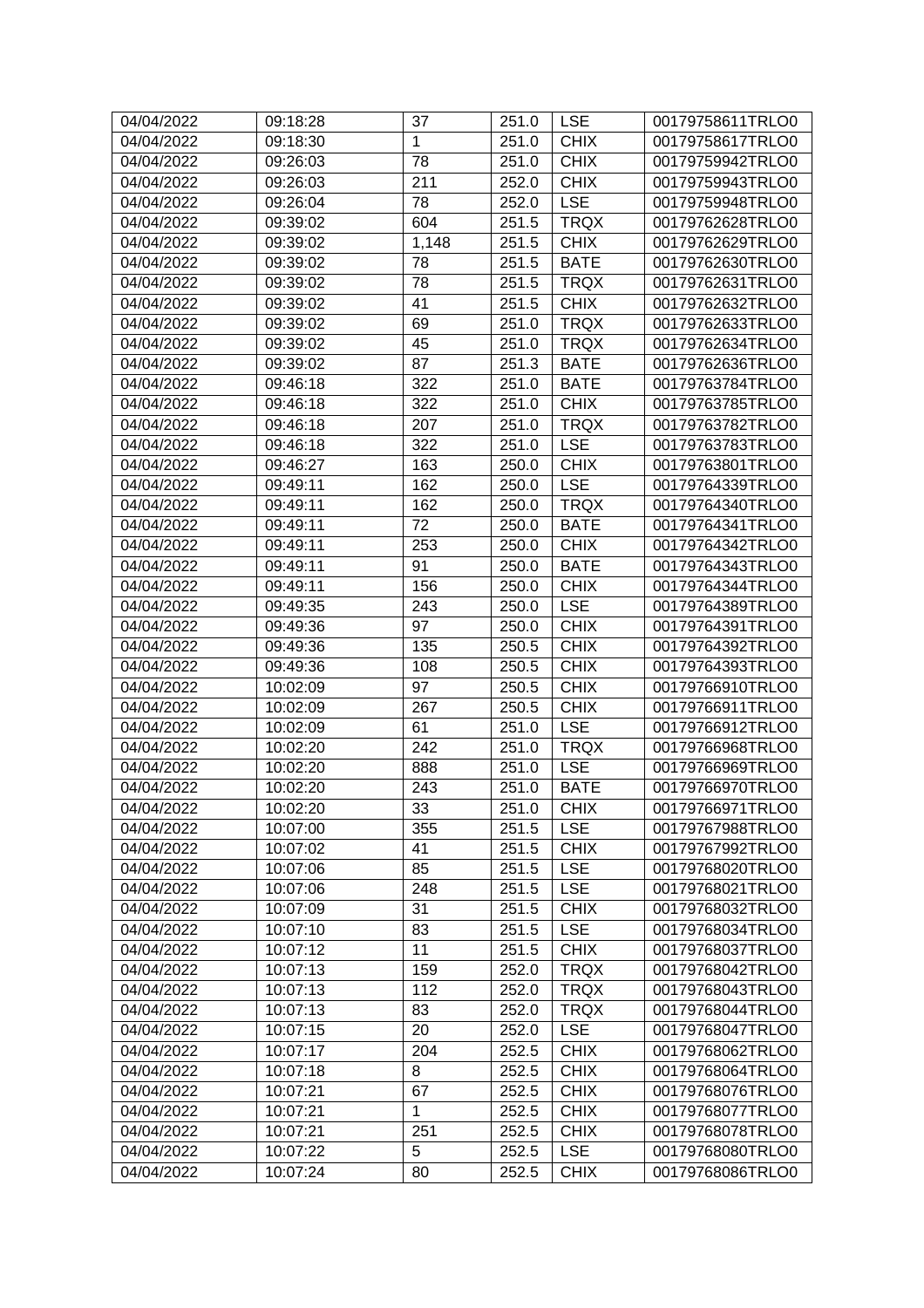| 04/04/2022 | 10:07:27 | $\overline{2}$  | 252.5 | <b>CHIX</b> | 00179768101TRLO0 |
|------------|----------|-----------------|-------|-------------|------------------|
| 04/04/2022 | 10:14:01 | $\mathbf{1}$    | 252.0 | <b>LSE</b>  | 00179769686TRLO0 |
| 04/04/2022 | 10:14:03 | 32              | 252.0 | <b>LSE</b>  | 00179769692TRLO0 |
| 04/04/2022 | 10:14:04 | 43              | 252.0 | <b>LSE</b>  | 00179769705TRLO0 |
| 04/04/2022 | 10:14:04 | 27              | 252.0 | <b>TRQX</b> | 00179769706TRLO0 |
| 04/04/2022 | 10:14:04 | 42              | 252.0 | <b>TRQX</b> | 00179769707TRLO0 |
| 04/04/2022 | 10:14:04 | 69              | 252.0 | <b>BATE</b> | 00179769708TRLO0 |
| 04/04/2022 | 10:14:04 | 20              | 252.0 | <b>CHIX</b> | 00179769709TRLO0 |
| 04/04/2022 | 10:22:39 | 181             | 252.0 | <b>CHIX</b> | 00179772045TRLO0 |
| 04/04/2022 | 10:22:39 | 156             | 252.5 | <b>LSE</b>  | 00179772046TRLO0 |
| 04/04/2022 | 10:28:25 | 1               | 251.5 | <b>CHIX</b> | 00179773331TRLO0 |
| 04/04/2022 | 10:28:25 | 156             | 251.5 | <b>BATE</b> | 00179773332TRLO0 |
| 04/04/2022 | 10:28:25 | 156             | 251.5 | <b>TRQX</b> | 00179773329TRLO0 |
| 04/04/2022 | 10:28:25 | 84              | 251.5 | <b>LSE</b>  | 00179773330TRLO0 |
| 04/04/2022 | 10:28:25 | 39              | 251.5 | <b>LSE</b>  | 00179773333TRLO0 |
| 04/04/2022 | 10:29:33 | 65              | 251.0 | <b>TRQX</b> | 00179773611TRLO0 |
| 04/04/2022 | 10:29:33 | 65              | 251.0 | <b>LSE</b>  | 00179773612TRLO0 |
| 04/04/2022 | 10:29:33 | 65              | 251.0 | <b>CHIX</b> | 00179773613TRLO0 |
| 04/04/2022 | 10:29:33 | 66              | 251.0 | <b>BATE</b> | 00179773614TRLO0 |
| 04/04/2022 | 10:29:33 | 17              | 251.0 | <b>LSE</b>  | 00179773615TRLO0 |
| 04/04/2022 | 10:29:36 | 29              | 251.5 | <b>CHIX</b> | 00179773634TRLO0 |
| 04/04/2022 | 10:29:39 | 75              | 251.5 | <b>LSE</b>  | 00179773661TRLO0 |
| 04/04/2022 | 10:29:42 | 29              | 251.5 | <b>LSE</b>  | 00179773670TRLO0 |
| 04/04/2022 | 10:29:45 | 19              | 251.5 | <b>LSE</b>  | 00179773675TRLO0 |
| 04/04/2022 | 10:29:48 | $\overline{7}$  | 251.5 | <b>CHIX</b> | 00179773682TRLO0 |
| 04/04/2022 | 10:29:51 | $\overline{7}$  | 251.5 | <b>LSE</b>  | 00179773694TRLO0 |
| 04/04/2022 | 10:29:54 | 5               | 251.5 | <b>LSE</b>  | 00179773706TRLO0 |
| 04/04/2022 | 10:29:57 | $\overline{2}$  | 251.5 | <b>CHIX</b> | 00179773722TRLO0 |
| 04/04/2022 | 10:37:05 | $\overline{2}$  | 251.5 | <b>LSE</b>  | 00179775270TRLO0 |
| 04/04/2022 | 10:37:09 | $\mathbf{1}$    | 251.5 | <b>LSE</b>  | 00179775279TRLO0 |
| 04/04/2022 | 10:46:12 | 251             | 251.5 | <b>LSE</b>  | 00179777231TRLO0 |
| 04/04/2022 | 10:46:14 | 100             | 251.5 | <b>LSE</b>  | 00179777235TRLO0 |
| 04/04/2022 | 10:46:15 | 212             | 251.5 | <b>LSE</b>  | 00179777237TRLO0 |
| 04/04/2022 | 10:46:18 | $\overline{52}$ | 251.5 | <b>CHIX</b> | 00179777262TRLO0 |
| 04/04/2022 | 10:46:21 | 53              | 251.5 | <b>LSE</b>  | 00179777274TRLO0 |
| 04/04/2022 | 10:46:24 | 25              | 251.5 | <b>LSE</b>  | 00179777281TRLO0 |
| 04/04/2022 | 10:46:27 | 13              | 251.5 | <b>CHIX</b> | 00179777295TRLO0 |
| 04/04/2022 | 10:46:30 | 13              | 251.5 | <b>LSE</b>  | 00179777373TRLO0 |
| 04/04/2022 | 10:46:33 | 6               | 251.5 | <b>LSE</b>  | 00179777385TRLO0 |
| 04/04/2022 | 10:46:36 | $\overline{4}$  | 251.5 | <b>CHIX</b> | 00179777402TRLO0 |
| 04/04/2022 | 10:46:39 | 3               | 251.5 | <b>LSE</b>  | 00179777407TRLO0 |
| 04/04/2022 | 10:46:42 | $\mathbf{1}$    | 251.5 | <b>LSE</b>  | 00179777412TRLO0 |
| 04/04/2022 | 10:52:06 | 29              | 250.5 | <b>TRQX</b> | 00179778719TRLO0 |
| 04/04/2022 | 10:52:06 | 1               | 250.5 | <b>LSE</b>  | 00179778720TRLO0 |
| 04/04/2022 | 10:52:06 | 30              | 250.5 | <b>BATE</b> | 00179778721TRLO0 |
| 04/04/2022 | 10:52:06 | $\mathbf 1$     | 250.5 | <b>CHIX</b> | 00179778722TRLO0 |
| 04/04/2022 | 10:52:06 | 100             | 250.5 | <b>LSE</b>  | 00179778723TRLO0 |
| 04/04/2022 | 10:52:32 | 5               | 249.5 | <b>LSE</b>  | 00179778866TRLO0 |
| 04/04/2022 | 10:52:32 | 177             | 250.5 | <b>LSE</b>  | 00179778867TRLO0 |
| 04/04/2022 | 10:52:35 | 146             | 250.5 | <b>CHIX</b> | 00179778872TRLO0 |
| 04/04/2022 | 10:52:35 | 36              | 250.5 | <b>CHIX</b> | 00179778873TRLO0 |
| 04/04/2022 | 11:02:25 | 48              | 249.5 | <b>CHIX</b> | 00179781339TRLO0 |
| 04/04/2022 | 11:02:25 | 114             | 250.0 | <b>LSE</b>  | 00179781340TRLO0 |
|            |          |                 |       |             |                  |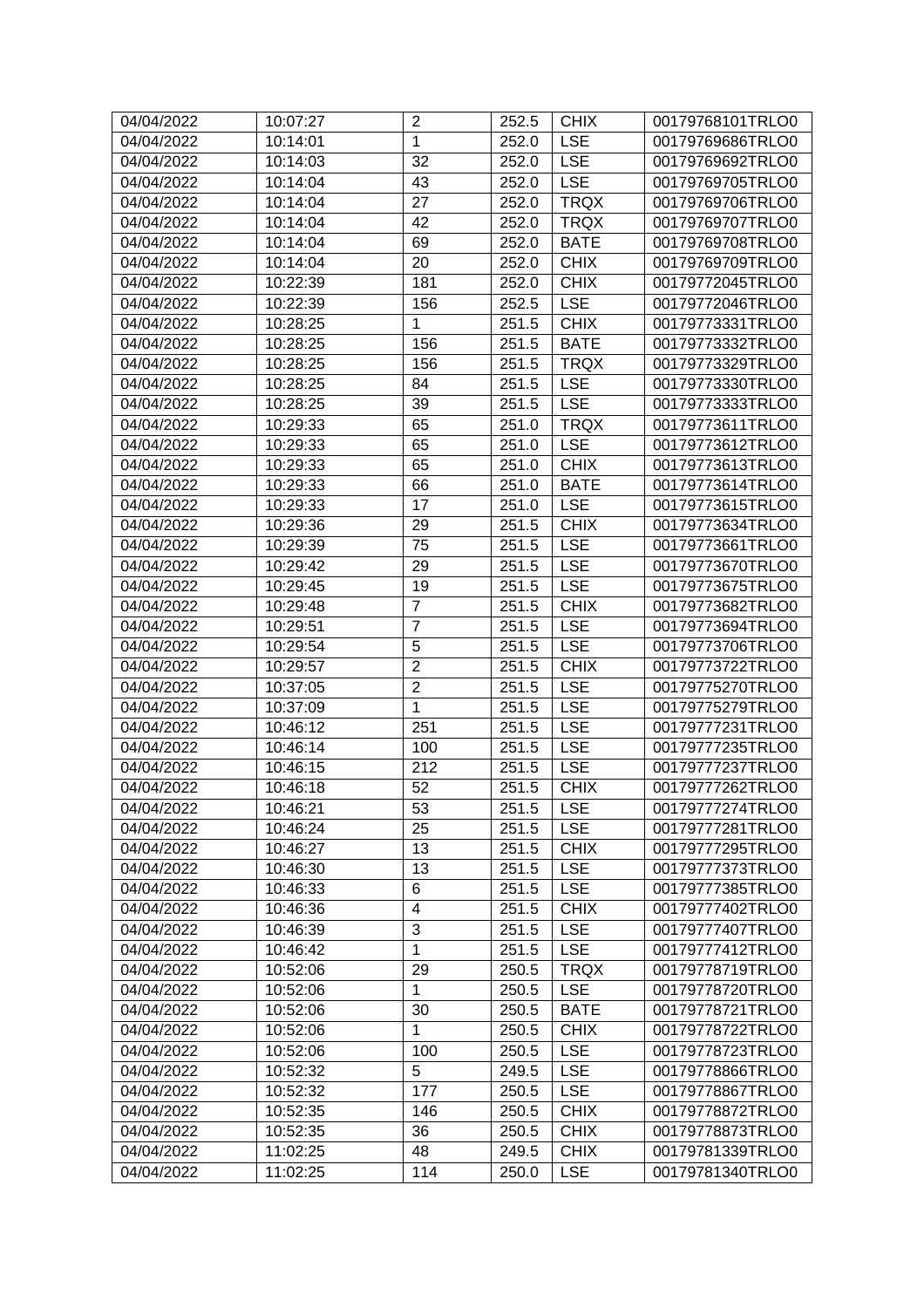| 04/04/2022               | 11:02:25             | 108        | 250.5          | <b>BATE</b>                | 00179781341TRLO0                     |
|--------------------------|----------------------|------------|----------------|----------------------------|--------------------------------------|
| 04/04/2022               | 11:03:28             | 156        | 250.0          | <b>CHIX</b>                | 00179781540TRLO0                     |
| 04/04/2022               | 11:03:28             | 252        | 250.0          | <b>TRQX</b>                | 00179781539TRLO0                     |
| 04/04/2022               | 11:03:28             | 253        | 250.0          | <b>BATE</b>                | 00179781541TRLO0                     |
| 04/04/2022               | 11:03:28             | 252        | 250.0          | <b>LSE</b>                 | 00179781542TRLO0                     |
| 04/04/2022               | 11:03:28             | 96         | 250.0          | <b>CHIX</b>                | 00179781543TRLO0                     |
| 04/04/2022               | 11:06:02             | 400        | 249.5          | <b>TRQX</b>                | 00179781991TRLO0                     |
| 04/04/2022               | 11:09:08             | 92         | 249.0          | <b>LSE</b>                 | 00179782572TRLO0                     |
| 04/04/2022               | 11:11:02             | 100        | 249.5          | <b>LSE</b>                 | 00179783009TRLO0                     |
| 04/04/2022               | 11:11:03             | 119        | 249.5          | <b>LSE</b>                 | 00179783012TRLO0                     |
| 04/04/2022               | 11:11:07             | 98         | 249.0          | <b>LSE</b>                 | 00179783018TRLO0                     |
| 04/04/2022               | 11:11:07             | 98         | 249.0          | <b>TRQX</b>                | 00179783019TRLO0                     |
| 04/04/2022               | 11:11:07             | 120        | 249.0          | <b>BATE</b>                | 00179783020TRLO0                     |
| 04/04/2022               | 11:11:07             | 65         | 249.0          | <b>CHIX</b>                | 00179783021TRLO0                     |
| 04/04/2022               | 11:11:07             | 55         | 249.0          | <b>CHIX</b>                | 00179783022TRLO0                     |
| 04/04/2022               | 11:11:19             | 117        | 248.5          | <b>LSE</b>                 | 00179783066TRLO0                     |
| 04/04/2022               | 11:11:23             | 100        | 249.0          | <b>LSE</b>                 | 00179783078TRLO0                     |
| 04/04/2022               | 11:24:33             | 294        | 248.5          | <b>LSE</b>                 | 00179785845TRLO0                     |
| 04/04/2022               | 11:24:33             | 293        | 248.5          | <b>TRQX</b>                | 00179785846TRLO0                     |
| 04/04/2022               | 11:24:33             | 117        | 248.5          | <b>BATE</b>                | 00179785847TRLO0                     |
| 04/04/2022               | 11:24:33             | 375        | 248.5          | <b>CHIX</b>                | 00179785848TRLO0                     |
| 04/04/2022               | 11:27:17             | 180        | 248.0          | <b>LSE</b>                 | 00179786311TRLO0                     |
| 04/04/2022               | 11:27:17             | 544        | 248.0          | <b>LSE</b>                 | 00179786312TRLO0                     |
| 04/04/2022               | 11:28:52             | 324        | 248.5          | <b>LSE</b>                 | 00179786678TRLO0                     |
| 04/04/2022               | 11:28:52             | 8          | 248.5          | <b>LSE</b>                 | 00179786679TRLO0                     |
| 04/04/2022               | 11:28:52             | 73         | 249.0          | <b>TRQX</b>                | 00179786680TRLO0                     |
| 04/04/2022               | 11:46:16             | 54         | 248.0          | <b>LSE</b>                 | 00179790549TRLO0                     |
| 04/04/2022               | 11:46:16             | 871        | 248.0          | <b>TRQX</b>                | 00179790550TRLO0                     |
| 04/04/2022               | 11:46:16             | 73         | 248.0          | <b>BATE</b>                | 00179790551TRLO0                     |
| 04/04/2022               | 11:46:16             | 73         | 248.0          | <b>CHIX</b>                | 00179790552TRLO0                     |
| 04/04/2022               | 11:59:54             | 50         | 249.0          | <b>TRQX</b>                | 00179793342TRLO0                     |
| 04/04/2022               | 11:59:54             | 494        | 249.0          | <b>LSE</b>                 | 00179793343TRLO0                     |
| 04/04/2022               | 11:59:54             | 443        | 249.0          | <b>TRQX</b>                | 00179793344TRLO0                     |
| 04/04/2022               | 11:59:54             | 322        | 249.0          | <b>CHIX</b>                | 00179793345TRLO0                     |
| 04/04/2022               | 11:59:55             | 410        | 249.5          | $ $ LSE                    | 00179793352TRLO0                     |
| 04/04/2022               | 12:02:21             | 67         | 249.5          | <b>BATE</b>                | 00179793771TRLO0                     |
| 04/04/2022               | 12:02:21             | 123        | 249.5          | <b>BATE</b>                | 00179793772TRLO0                     |
| 04/04/2022               | 12:06:54             | 40         | 248.0          | <b>BATE</b>                | 00179794841TRLO0                     |
|                          |                      |            |                | <b>LSE</b>                 |                                      |
| 04/04/2022<br>04/04/2022 | 12:49:26<br>12:49:26 | 410<br>410 | 249.0<br>249.0 | <b>TRQX</b>                | 00179804738TRLO0                     |
|                          | 12:49:26             | 410        |                | <b>CHIX</b>                | 00179804739TRLO0                     |
| 04/04/2022<br>04/04/2022 |                      | 371        | 249.0          |                            | 00179804740TRLO0<br>00179804741TRLO0 |
|                          | 12:49:26             |            | 249.0          | <b>BATE</b>                |                                      |
| 04/04/2022               | 12:49:26             | 19         | 249.0          | <b>BATE</b><br><b>TRQX</b> | 00179804742TRLO0<br>00179807725TRLO0 |
| 04/04/2022               | 13:00:58             | 547        | 250.0          |                            |                                      |
| 04/04/2022               | 13:00:58             | 547        | 250.0          | <b>LSE</b>                 | 00179807726TRLO0                     |
| 04/04/2022               | 13:00:58             | 547        | 250.0          | <b>CHIX</b>                | 00179807727TRLO0                     |
| 04/04/2022               | 13:00:59             | 591        | 250.5          | <b>BATE</b>                | 00179807732TRLO0                     |
| 04/04/2022               | 13:00:59             | 68         | 250.5          | <b>BATE</b>                | 00179807733TRLO0                     |
| 04/04/2022               | 13:02:50             | 59         | 250.5          | <b>TRQX</b>                | 00179808126TRLO0                     |
| 04/04/2022               | 13:02:50             | 42         | 250.5          | <b>CHIX</b>                | 00179808127TRLO0                     |
| 04/04/2022               | 13:02:50             | 24         | 250.5          | <b>TRQX</b>                | 00179808128TRLO0                     |
| 04/04/2022               | 13:02:50             | 94         | 250.5          | <b>LSE</b>                 | 00179808129TRLO0                     |
| 04/04/2022               | 13:02:50             | 93         | 250.5          | <b>TRQX</b>                | 00179808130TRLO0                     |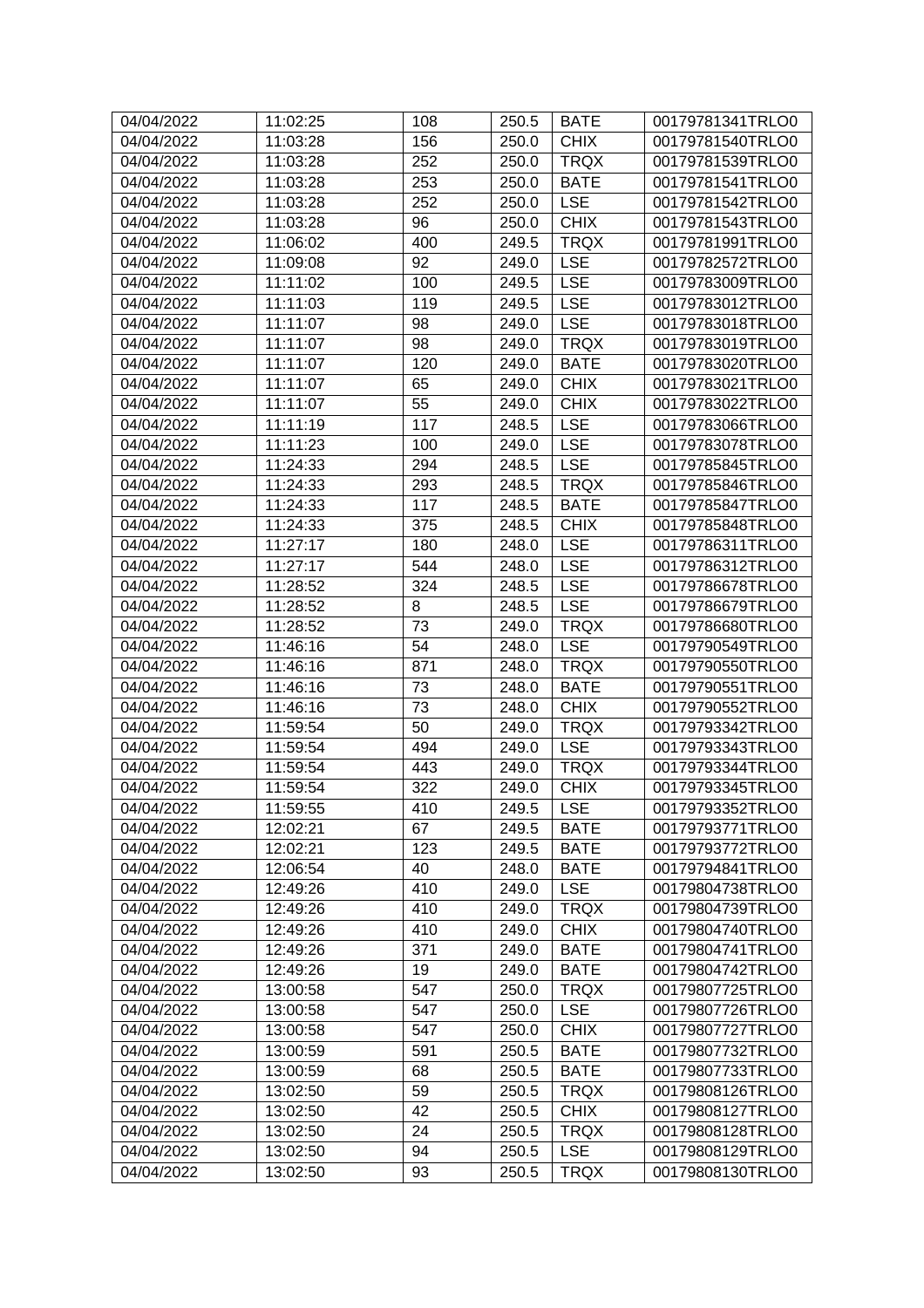| 37<br><b>CHIX</b><br>00179808136TRLO0<br>04/04/2022<br>13:02:50<br>250.5<br><b>CHIX</b><br>77<br>04/04/2022<br>13:02:50<br>250.5<br>00179808137TRLO0<br>396<br>04/04/2022<br>13:02:50<br>250.5<br><b>BATE</b><br>00179808131TRLO0<br><b>LSE</b><br>04/04/2022<br>13:02:50<br>316<br>250.5<br>00179808132TRLO0<br>234<br><b>TRQX</b><br>04/04/2022<br>13:02:50<br>250.5<br>00179808134TRLO0<br>04/04/2022<br>15<br><b>BATE</b><br>13:02:50<br>250.5<br>00179808135TRLO0<br><b>CHIX</b><br>04/04/2022<br>13:02:50<br>243<br>250.5<br>00179808138TRLO0<br>311<br>04/04/2022<br>250.5<br><b>TRQX</b><br>00179808186TRLO0<br>13:03:04<br>311<br><b>LSE</b><br>04/04/2022<br>13:03:04<br>250.5<br>00179808187TRLO0<br>708<br>04/04/2022<br>250.5<br><b>BATE</b><br>13:03:04<br>00179808188TRLO0<br>116<br><b>CHIX</b><br>04/04/2022<br>13:03:04<br>250.5<br>00179808189TRLO0<br>04/04/2022<br>195<br><b>CHIX</b><br>00179808190TRLO0<br>13:03:04<br>250.5<br>68<br><b>TRQX</b><br>04/04/2022<br>13:17:03<br>252.0<br>00179811769TRLO0<br>410<br><b>LSE</b><br>04/04/2022<br>13:21:44<br>00179813033TRLO0<br>251.0<br>410<br><b>TRQX</b><br>04/04/2022<br>13:21:44<br>251.0<br>00179813034TRLO0<br>411<br>04/04/2022<br>13:21:44<br>251.0<br><b>BATE</b><br>00179813035TRLO0<br>410<br><b>CHIX</b><br>04/04/2022<br>13:21:44<br>251.0<br>00179813036TRLO0<br>410<br><b>LSE</b><br>04/04/2022<br>13:26:45<br>00179814335TRLO0<br>250.5<br>04/04/2022<br>13:26:45<br>307<br><b>TRQX</b><br>00179814336TRLO0<br>250.5<br>411<br>04/04/2022<br>250.5<br><b>BATE</b><br>00179814337TRLO0<br>13:26:45<br>256<br><b>CHIX</b><br>04/04/2022<br>13:26:45<br>250.5<br>00179814338TRLO0<br>103<br>04/04/2022<br>13:26:45<br>250.5<br><b>TRQX</b><br>00179814339TRLO0<br>154<br><b>CHIX</b><br>04/04/2022<br>13:26:45<br>250.5<br>00179814340TRLO0<br>152<br>04/04/2022<br>14:12:27<br><b>BATE</b><br>00179828825TRLO0<br>251.0<br>04/04/2022<br>14:29:52<br>717<br><b>LSE</b><br>00179836310TRLO0<br>251.0<br>947<br><b>LSE</b><br>04/04/2022<br>00179845621TRLO0<br>14:43:26<br>253.0<br>392<br><b>LSE</b><br>04/04/2022<br>14:43:26<br>253.0<br>00179845622TRLO0<br>214<br>04/04/2022<br>14:43:26<br>253.0<br><b>BATE</b><br>00179845623TRLO0<br>04/04/2022<br>14:43:28<br>151<br>252.5<br><b>TRQX</b><br>00179845630TRLO0<br>04/04/2022<br>14:43:28<br>947<br><b>BATE</b><br>00179845631TRLO0<br>252.5<br>04/04/2022<br>14:43:28<br>151<br><b>CHIX</b><br>00179845632TRLO0<br>252.5<br><b>LSE</b><br>04/04/2022<br>289<br>14:43:28<br>252.5<br>00179845633TRLO0<br>04/04/2022<br>14:44:23<br><b>BATE</b><br>745<br>253.0<br>00179846296TRLO0<br>$\overline{12}$<br>14:44:23<br>253.0<br><b>TRQX</b><br>04/04/2022<br>00179846297TRLO0<br>04/04/2022<br>14:44:23<br>733<br>253.0<br><b>TRQX</b><br>00179846298TRLO0<br>410<br><b>LSE</b><br>04/04/2022<br>14:44:27<br>253.0<br>00179846392TRLO0<br>04/04/2022<br>14:44:27<br>411<br>253.0<br><b>BATE</b><br>00179846393TRLO0<br>349<br><b>CHIX</b><br>04/04/2022<br>14:44:27<br>253.0<br>00179846394TRLO0<br><b>CHIX</b><br>04/04/2022<br>61<br>14:44:27<br>253.0<br>00179846395TRLO0<br>152<br><b>TRQX</b><br>04/04/2022<br>14:44:27<br>00179846396TRLO0<br>253.0<br>04/04/2022<br>14:44:27<br>249<br><b>TRQX</b><br>00179846397TRLO0<br>253.0<br>04/04/2022<br>820<br><b>LSE</b><br>00179853128TRLO0<br>14:53:43<br>253.0<br><b>TRQX</b><br>04/04/2022<br>14:53:43<br>273<br>253.0<br>00179853129TRLO0<br><b>CHIX</b><br>04/04/2022<br>14:53:43<br>180<br>253.0<br>00179853130TRLO0<br>274<br><b>BATE</b><br>04/04/2022<br>14:53:43<br>253.0<br>00179853131TRLO0<br>94<br><b>CHIX</b><br>04/04/2022<br>14:53:43<br>253.0<br>00179853132TRLO0<br>04/04/2022<br>410<br><b>TRQX</b><br>14:55:30<br>252.5<br>00179854523TRLO0<br>14:55:30<br>410<br><b>LSE</b><br>04/04/2022<br>252.5<br>00179854524TRLO0<br>411<br>04/04/2022<br>14:55:30<br>252.5<br><b>BATE</b><br>00179854525TRLO0<br>410<br><b>CHIX</b><br>04/04/2022<br>14:55:30<br>252.5<br>00179854526TRLO0<br>04/04/2022<br>14:55:30<br>316<br><b>BATE</b><br>252.5<br>00179854528TRLO0<br>04/04/2022<br><b>LSE</b><br>15:02:02<br>20<br>252.0<br>00179858745TRLO0 | 04/04/2022 | 13:02:50 | 11 | 250.5 | <b>CHIX</b> | 00179808133TRLO0 |
|-----------------------------------------------------------------------------------------------------------------------------------------------------------------------------------------------------------------------------------------------------------------------------------------------------------------------------------------------------------------------------------------------------------------------------------------------------------------------------------------------------------------------------------------------------------------------------------------------------------------------------------------------------------------------------------------------------------------------------------------------------------------------------------------------------------------------------------------------------------------------------------------------------------------------------------------------------------------------------------------------------------------------------------------------------------------------------------------------------------------------------------------------------------------------------------------------------------------------------------------------------------------------------------------------------------------------------------------------------------------------------------------------------------------------------------------------------------------------------------------------------------------------------------------------------------------------------------------------------------------------------------------------------------------------------------------------------------------------------------------------------------------------------------------------------------------------------------------------------------------------------------------------------------------------------------------------------------------------------------------------------------------------------------------------------------------------------------------------------------------------------------------------------------------------------------------------------------------------------------------------------------------------------------------------------------------------------------------------------------------------------------------------------------------------------------------------------------------------------------------------------------------------------------------------------------------------------------------------------------------------------------------------------------------------------------------------------------------------------------------------------------------------------------------------------------------------------------------------------------------------------------------------------------------------------------------------------------------------------------------------------------------------------------------------------------------------------------------------------------------------------------------------------------------------------------------------------------------------------------------------------------------------------------------------------------------------------------------------------------------------------------------------------------------------------------------------------------------------------------------------------------------------------------------------------------------------------------------------------------------------------------------------------------------------------------------------------------------------------------------------------------------------------------------------------------------------------------------------------------------------------------------------------------------------------------------------------------------------------------------------------------------------------------------------------------------------------------------------------------------------------------------------------------|------------|----------|----|-------|-------------|------------------|
|                                                                                                                                                                                                                                                                                                                                                                                                                                                                                                                                                                                                                                                                                                                                                                                                                                                                                                                                                                                                                                                                                                                                                                                                                                                                                                                                                                                                                                                                                                                                                                                                                                                                                                                                                                                                                                                                                                                                                                                                                                                                                                                                                                                                                                                                                                                                                                                                                                                                                                                                                                                                                                                                                                                                                                                                                                                                                                                                                                                                                                                                                                                                                                                                                                                                                                                                                                                                                                                                                                                                                                                                                                                                                                                                                                                                                                                                                                                                                                                                                                                                                                                                                           |            |          |    |       |             |                  |
|                                                                                                                                                                                                                                                                                                                                                                                                                                                                                                                                                                                                                                                                                                                                                                                                                                                                                                                                                                                                                                                                                                                                                                                                                                                                                                                                                                                                                                                                                                                                                                                                                                                                                                                                                                                                                                                                                                                                                                                                                                                                                                                                                                                                                                                                                                                                                                                                                                                                                                                                                                                                                                                                                                                                                                                                                                                                                                                                                                                                                                                                                                                                                                                                                                                                                                                                                                                                                                                                                                                                                                                                                                                                                                                                                                                                                                                                                                                                                                                                                                                                                                                                                           |            |          |    |       |             |                  |
|                                                                                                                                                                                                                                                                                                                                                                                                                                                                                                                                                                                                                                                                                                                                                                                                                                                                                                                                                                                                                                                                                                                                                                                                                                                                                                                                                                                                                                                                                                                                                                                                                                                                                                                                                                                                                                                                                                                                                                                                                                                                                                                                                                                                                                                                                                                                                                                                                                                                                                                                                                                                                                                                                                                                                                                                                                                                                                                                                                                                                                                                                                                                                                                                                                                                                                                                                                                                                                                                                                                                                                                                                                                                                                                                                                                                                                                                                                                                                                                                                                                                                                                                                           |            |          |    |       |             |                  |
|                                                                                                                                                                                                                                                                                                                                                                                                                                                                                                                                                                                                                                                                                                                                                                                                                                                                                                                                                                                                                                                                                                                                                                                                                                                                                                                                                                                                                                                                                                                                                                                                                                                                                                                                                                                                                                                                                                                                                                                                                                                                                                                                                                                                                                                                                                                                                                                                                                                                                                                                                                                                                                                                                                                                                                                                                                                                                                                                                                                                                                                                                                                                                                                                                                                                                                                                                                                                                                                                                                                                                                                                                                                                                                                                                                                                                                                                                                                                                                                                                                                                                                                                                           |            |          |    |       |             |                  |
|                                                                                                                                                                                                                                                                                                                                                                                                                                                                                                                                                                                                                                                                                                                                                                                                                                                                                                                                                                                                                                                                                                                                                                                                                                                                                                                                                                                                                                                                                                                                                                                                                                                                                                                                                                                                                                                                                                                                                                                                                                                                                                                                                                                                                                                                                                                                                                                                                                                                                                                                                                                                                                                                                                                                                                                                                                                                                                                                                                                                                                                                                                                                                                                                                                                                                                                                                                                                                                                                                                                                                                                                                                                                                                                                                                                                                                                                                                                                                                                                                                                                                                                                                           |            |          |    |       |             |                  |
|                                                                                                                                                                                                                                                                                                                                                                                                                                                                                                                                                                                                                                                                                                                                                                                                                                                                                                                                                                                                                                                                                                                                                                                                                                                                                                                                                                                                                                                                                                                                                                                                                                                                                                                                                                                                                                                                                                                                                                                                                                                                                                                                                                                                                                                                                                                                                                                                                                                                                                                                                                                                                                                                                                                                                                                                                                                                                                                                                                                                                                                                                                                                                                                                                                                                                                                                                                                                                                                                                                                                                                                                                                                                                                                                                                                                                                                                                                                                                                                                                                                                                                                                                           |            |          |    |       |             |                  |
|                                                                                                                                                                                                                                                                                                                                                                                                                                                                                                                                                                                                                                                                                                                                                                                                                                                                                                                                                                                                                                                                                                                                                                                                                                                                                                                                                                                                                                                                                                                                                                                                                                                                                                                                                                                                                                                                                                                                                                                                                                                                                                                                                                                                                                                                                                                                                                                                                                                                                                                                                                                                                                                                                                                                                                                                                                                                                                                                                                                                                                                                                                                                                                                                                                                                                                                                                                                                                                                                                                                                                                                                                                                                                                                                                                                                                                                                                                                                                                                                                                                                                                                                                           |            |          |    |       |             |                  |
|                                                                                                                                                                                                                                                                                                                                                                                                                                                                                                                                                                                                                                                                                                                                                                                                                                                                                                                                                                                                                                                                                                                                                                                                                                                                                                                                                                                                                                                                                                                                                                                                                                                                                                                                                                                                                                                                                                                                                                                                                                                                                                                                                                                                                                                                                                                                                                                                                                                                                                                                                                                                                                                                                                                                                                                                                                                                                                                                                                                                                                                                                                                                                                                                                                                                                                                                                                                                                                                                                                                                                                                                                                                                                                                                                                                                                                                                                                                                                                                                                                                                                                                                                           |            |          |    |       |             |                  |
|                                                                                                                                                                                                                                                                                                                                                                                                                                                                                                                                                                                                                                                                                                                                                                                                                                                                                                                                                                                                                                                                                                                                                                                                                                                                                                                                                                                                                                                                                                                                                                                                                                                                                                                                                                                                                                                                                                                                                                                                                                                                                                                                                                                                                                                                                                                                                                                                                                                                                                                                                                                                                                                                                                                                                                                                                                                                                                                                                                                                                                                                                                                                                                                                                                                                                                                                                                                                                                                                                                                                                                                                                                                                                                                                                                                                                                                                                                                                                                                                                                                                                                                                                           |            |          |    |       |             |                  |
|                                                                                                                                                                                                                                                                                                                                                                                                                                                                                                                                                                                                                                                                                                                                                                                                                                                                                                                                                                                                                                                                                                                                                                                                                                                                                                                                                                                                                                                                                                                                                                                                                                                                                                                                                                                                                                                                                                                                                                                                                                                                                                                                                                                                                                                                                                                                                                                                                                                                                                                                                                                                                                                                                                                                                                                                                                                                                                                                                                                                                                                                                                                                                                                                                                                                                                                                                                                                                                                                                                                                                                                                                                                                                                                                                                                                                                                                                                                                                                                                                                                                                                                                                           |            |          |    |       |             |                  |
|                                                                                                                                                                                                                                                                                                                                                                                                                                                                                                                                                                                                                                                                                                                                                                                                                                                                                                                                                                                                                                                                                                                                                                                                                                                                                                                                                                                                                                                                                                                                                                                                                                                                                                                                                                                                                                                                                                                                                                                                                                                                                                                                                                                                                                                                                                                                                                                                                                                                                                                                                                                                                                                                                                                                                                                                                                                                                                                                                                                                                                                                                                                                                                                                                                                                                                                                                                                                                                                                                                                                                                                                                                                                                                                                                                                                                                                                                                                                                                                                                                                                                                                                                           |            |          |    |       |             |                  |
|                                                                                                                                                                                                                                                                                                                                                                                                                                                                                                                                                                                                                                                                                                                                                                                                                                                                                                                                                                                                                                                                                                                                                                                                                                                                                                                                                                                                                                                                                                                                                                                                                                                                                                                                                                                                                                                                                                                                                                                                                                                                                                                                                                                                                                                                                                                                                                                                                                                                                                                                                                                                                                                                                                                                                                                                                                                                                                                                                                                                                                                                                                                                                                                                                                                                                                                                                                                                                                                                                                                                                                                                                                                                                                                                                                                                                                                                                                                                                                                                                                                                                                                                                           |            |          |    |       |             |                  |
|                                                                                                                                                                                                                                                                                                                                                                                                                                                                                                                                                                                                                                                                                                                                                                                                                                                                                                                                                                                                                                                                                                                                                                                                                                                                                                                                                                                                                                                                                                                                                                                                                                                                                                                                                                                                                                                                                                                                                                                                                                                                                                                                                                                                                                                                                                                                                                                                                                                                                                                                                                                                                                                                                                                                                                                                                                                                                                                                                                                                                                                                                                                                                                                                                                                                                                                                                                                                                                                                                                                                                                                                                                                                                                                                                                                                                                                                                                                                                                                                                                                                                                                                                           |            |          |    |       |             |                  |
|                                                                                                                                                                                                                                                                                                                                                                                                                                                                                                                                                                                                                                                                                                                                                                                                                                                                                                                                                                                                                                                                                                                                                                                                                                                                                                                                                                                                                                                                                                                                                                                                                                                                                                                                                                                                                                                                                                                                                                                                                                                                                                                                                                                                                                                                                                                                                                                                                                                                                                                                                                                                                                                                                                                                                                                                                                                                                                                                                                                                                                                                                                                                                                                                                                                                                                                                                                                                                                                                                                                                                                                                                                                                                                                                                                                                                                                                                                                                                                                                                                                                                                                                                           |            |          |    |       |             |                  |
|                                                                                                                                                                                                                                                                                                                                                                                                                                                                                                                                                                                                                                                                                                                                                                                                                                                                                                                                                                                                                                                                                                                                                                                                                                                                                                                                                                                                                                                                                                                                                                                                                                                                                                                                                                                                                                                                                                                                                                                                                                                                                                                                                                                                                                                                                                                                                                                                                                                                                                                                                                                                                                                                                                                                                                                                                                                                                                                                                                                                                                                                                                                                                                                                                                                                                                                                                                                                                                                                                                                                                                                                                                                                                                                                                                                                                                                                                                                                                                                                                                                                                                                                                           |            |          |    |       |             |                  |
|                                                                                                                                                                                                                                                                                                                                                                                                                                                                                                                                                                                                                                                                                                                                                                                                                                                                                                                                                                                                                                                                                                                                                                                                                                                                                                                                                                                                                                                                                                                                                                                                                                                                                                                                                                                                                                                                                                                                                                                                                                                                                                                                                                                                                                                                                                                                                                                                                                                                                                                                                                                                                                                                                                                                                                                                                                                                                                                                                                                                                                                                                                                                                                                                                                                                                                                                                                                                                                                                                                                                                                                                                                                                                                                                                                                                                                                                                                                                                                                                                                                                                                                                                           |            |          |    |       |             |                  |
|                                                                                                                                                                                                                                                                                                                                                                                                                                                                                                                                                                                                                                                                                                                                                                                                                                                                                                                                                                                                                                                                                                                                                                                                                                                                                                                                                                                                                                                                                                                                                                                                                                                                                                                                                                                                                                                                                                                                                                                                                                                                                                                                                                                                                                                                                                                                                                                                                                                                                                                                                                                                                                                                                                                                                                                                                                                                                                                                                                                                                                                                                                                                                                                                                                                                                                                                                                                                                                                                                                                                                                                                                                                                                                                                                                                                                                                                                                                                                                                                                                                                                                                                                           |            |          |    |       |             |                  |
|                                                                                                                                                                                                                                                                                                                                                                                                                                                                                                                                                                                                                                                                                                                                                                                                                                                                                                                                                                                                                                                                                                                                                                                                                                                                                                                                                                                                                                                                                                                                                                                                                                                                                                                                                                                                                                                                                                                                                                                                                                                                                                                                                                                                                                                                                                                                                                                                                                                                                                                                                                                                                                                                                                                                                                                                                                                                                                                                                                                                                                                                                                                                                                                                                                                                                                                                                                                                                                                                                                                                                                                                                                                                                                                                                                                                                                                                                                                                                                                                                                                                                                                                                           |            |          |    |       |             |                  |
|                                                                                                                                                                                                                                                                                                                                                                                                                                                                                                                                                                                                                                                                                                                                                                                                                                                                                                                                                                                                                                                                                                                                                                                                                                                                                                                                                                                                                                                                                                                                                                                                                                                                                                                                                                                                                                                                                                                                                                                                                                                                                                                                                                                                                                                                                                                                                                                                                                                                                                                                                                                                                                                                                                                                                                                                                                                                                                                                                                                                                                                                                                                                                                                                                                                                                                                                                                                                                                                                                                                                                                                                                                                                                                                                                                                                                                                                                                                                                                                                                                                                                                                                                           |            |          |    |       |             |                  |
|                                                                                                                                                                                                                                                                                                                                                                                                                                                                                                                                                                                                                                                                                                                                                                                                                                                                                                                                                                                                                                                                                                                                                                                                                                                                                                                                                                                                                                                                                                                                                                                                                                                                                                                                                                                                                                                                                                                                                                                                                                                                                                                                                                                                                                                                                                                                                                                                                                                                                                                                                                                                                                                                                                                                                                                                                                                                                                                                                                                                                                                                                                                                                                                                                                                                                                                                                                                                                                                                                                                                                                                                                                                                                                                                                                                                                                                                                                                                                                                                                                                                                                                                                           |            |          |    |       |             |                  |
|                                                                                                                                                                                                                                                                                                                                                                                                                                                                                                                                                                                                                                                                                                                                                                                                                                                                                                                                                                                                                                                                                                                                                                                                                                                                                                                                                                                                                                                                                                                                                                                                                                                                                                                                                                                                                                                                                                                                                                                                                                                                                                                                                                                                                                                                                                                                                                                                                                                                                                                                                                                                                                                                                                                                                                                                                                                                                                                                                                                                                                                                                                                                                                                                                                                                                                                                                                                                                                                                                                                                                                                                                                                                                                                                                                                                                                                                                                                                                                                                                                                                                                                                                           |            |          |    |       |             |                  |
|                                                                                                                                                                                                                                                                                                                                                                                                                                                                                                                                                                                                                                                                                                                                                                                                                                                                                                                                                                                                                                                                                                                                                                                                                                                                                                                                                                                                                                                                                                                                                                                                                                                                                                                                                                                                                                                                                                                                                                                                                                                                                                                                                                                                                                                                                                                                                                                                                                                                                                                                                                                                                                                                                                                                                                                                                                                                                                                                                                                                                                                                                                                                                                                                                                                                                                                                                                                                                                                                                                                                                                                                                                                                                                                                                                                                                                                                                                                                                                                                                                                                                                                                                           |            |          |    |       |             |                  |
|                                                                                                                                                                                                                                                                                                                                                                                                                                                                                                                                                                                                                                                                                                                                                                                                                                                                                                                                                                                                                                                                                                                                                                                                                                                                                                                                                                                                                                                                                                                                                                                                                                                                                                                                                                                                                                                                                                                                                                                                                                                                                                                                                                                                                                                                                                                                                                                                                                                                                                                                                                                                                                                                                                                                                                                                                                                                                                                                                                                                                                                                                                                                                                                                                                                                                                                                                                                                                                                                                                                                                                                                                                                                                                                                                                                                                                                                                                                                                                                                                                                                                                                                                           |            |          |    |       |             |                  |
|                                                                                                                                                                                                                                                                                                                                                                                                                                                                                                                                                                                                                                                                                                                                                                                                                                                                                                                                                                                                                                                                                                                                                                                                                                                                                                                                                                                                                                                                                                                                                                                                                                                                                                                                                                                                                                                                                                                                                                                                                                                                                                                                                                                                                                                                                                                                                                                                                                                                                                                                                                                                                                                                                                                                                                                                                                                                                                                                                                                                                                                                                                                                                                                                                                                                                                                                                                                                                                                                                                                                                                                                                                                                                                                                                                                                                                                                                                                                                                                                                                                                                                                                                           |            |          |    |       |             |                  |
|                                                                                                                                                                                                                                                                                                                                                                                                                                                                                                                                                                                                                                                                                                                                                                                                                                                                                                                                                                                                                                                                                                                                                                                                                                                                                                                                                                                                                                                                                                                                                                                                                                                                                                                                                                                                                                                                                                                                                                                                                                                                                                                                                                                                                                                                                                                                                                                                                                                                                                                                                                                                                                                                                                                                                                                                                                                                                                                                                                                                                                                                                                                                                                                                                                                                                                                                                                                                                                                                                                                                                                                                                                                                                                                                                                                                                                                                                                                                                                                                                                                                                                                                                           |            |          |    |       |             |                  |
|                                                                                                                                                                                                                                                                                                                                                                                                                                                                                                                                                                                                                                                                                                                                                                                                                                                                                                                                                                                                                                                                                                                                                                                                                                                                                                                                                                                                                                                                                                                                                                                                                                                                                                                                                                                                                                                                                                                                                                                                                                                                                                                                                                                                                                                                                                                                                                                                                                                                                                                                                                                                                                                                                                                                                                                                                                                                                                                                                                                                                                                                                                                                                                                                                                                                                                                                                                                                                                                                                                                                                                                                                                                                                                                                                                                                                                                                                                                                                                                                                                                                                                                                                           |            |          |    |       |             |                  |
|                                                                                                                                                                                                                                                                                                                                                                                                                                                                                                                                                                                                                                                                                                                                                                                                                                                                                                                                                                                                                                                                                                                                                                                                                                                                                                                                                                                                                                                                                                                                                                                                                                                                                                                                                                                                                                                                                                                                                                                                                                                                                                                                                                                                                                                                                                                                                                                                                                                                                                                                                                                                                                                                                                                                                                                                                                                                                                                                                                                                                                                                                                                                                                                                                                                                                                                                                                                                                                                                                                                                                                                                                                                                                                                                                                                                                                                                                                                                                                                                                                                                                                                                                           |            |          |    |       |             |                  |
|                                                                                                                                                                                                                                                                                                                                                                                                                                                                                                                                                                                                                                                                                                                                                                                                                                                                                                                                                                                                                                                                                                                                                                                                                                                                                                                                                                                                                                                                                                                                                                                                                                                                                                                                                                                                                                                                                                                                                                                                                                                                                                                                                                                                                                                                                                                                                                                                                                                                                                                                                                                                                                                                                                                                                                                                                                                                                                                                                                                                                                                                                                                                                                                                                                                                                                                                                                                                                                                                                                                                                                                                                                                                                                                                                                                                                                                                                                                                                                                                                                                                                                                                                           |            |          |    |       |             |                  |
|                                                                                                                                                                                                                                                                                                                                                                                                                                                                                                                                                                                                                                                                                                                                                                                                                                                                                                                                                                                                                                                                                                                                                                                                                                                                                                                                                                                                                                                                                                                                                                                                                                                                                                                                                                                                                                                                                                                                                                                                                                                                                                                                                                                                                                                                                                                                                                                                                                                                                                                                                                                                                                                                                                                                                                                                                                                                                                                                                                                                                                                                                                                                                                                                                                                                                                                                                                                                                                                                                                                                                                                                                                                                                                                                                                                                                                                                                                                                                                                                                                                                                                                                                           |            |          |    |       |             |                  |
|                                                                                                                                                                                                                                                                                                                                                                                                                                                                                                                                                                                                                                                                                                                                                                                                                                                                                                                                                                                                                                                                                                                                                                                                                                                                                                                                                                                                                                                                                                                                                                                                                                                                                                                                                                                                                                                                                                                                                                                                                                                                                                                                                                                                                                                                                                                                                                                                                                                                                                                                                                                                                                                                                                                                                                                                                                                                                                                                                                                                                                                                                                                                                                                                                                                                                                                                                                                                                                                                                                                                                                                                                                                                                                                                                                                                                                                                                                                                                                                                                                                                                                                                                           |            |          |    |       |             |                  |
|                                                                                                                                                                                                                                                                                                                                                                                                                                                                                                                                                                                                                                                                                                                                                                                                                                                                                                                                                                                                                                                                                                                                                                                                                                                                                                                                                                                                                                                                                                                                                                                                                                                                                                                                                                                                                                                                                                                                                                                                                                                                                                                                                                                                                                                                                                                                                                                                                                                                                                                                                                                                                                                                                                                                                                                                                                                                                                                                                                                                                                                                                                                                                                                                                                                                                                                                                                                                                                                                                                                                                                                                                                                                                                                                                                                                                                                                                                                                                                                                                                                                                                                                                           |            |          |    |       |             |                  |
|                                                                                                                                                                                                                                                                                                                                                                                                                                                                                                                                                                                                                                                                                                                                                                                                                                                                                                                                                                                                                                                                                                                                                                                                                                                                                                                                                                                                                                                                                                                                                                                                                                                                                                                                                                                                                                                                                                                                                                                                                                                                                                                                                                                                                                                                                                                                                                                                                                                                                                                                                                                                                                                                                                                                                                                                                                                                                                                                                                                                                                                                                                                                                                                                                                                                                                                                                                                                                                                                                                                                                                                                                                                                                                                                                                                                                                                                                                                                                                                                                                                                                                                                                           |            |          |    |       |             |                  |
|                                                                                                                                                                                                                                                                                                                                                                                                                                                                                                                                                                                                                                                                                                                                                                                                                                                                                                                                                                                                                                                                                                                                                                                                                                                                                                                                                                                                                                                                                                                                                                                                                                                                                                                                                                                                                                                                                                                                                                                                                                                                                                                                                                                                                                                                                                                                                                                                                                                                                                                                                                                                                                                                                                                                                                                                                                                                                                                                                                                                                                                                                                                                                                                                                                                                                                                                                                                                                                                                                                                                                                                                                                                                                                                                                                                                                                                                                                                                                                                                                                                                                                                                                           |            |          |    |       |             |                  |
|                                                                                                                                                                                                                                                                                                                                                                                                                                                                                                                                                                                                                                                                                                                                                                                                                                                                                                                                                                                                                                                                                                                                                                                                                                                                                                                                                                                                                                                                                                                                                                                                                                                                                                                                                                                                                                                                                                                                                                                                                                                                                                                                                                                                                                                                                                                                                                                                                                                                                                                                                                                                                                                                                                                                                                                                                                                                                                                                                                                                                                                                                                                                                                                                                                                                                                                                                                                                                                                                                                                                                                                                                                                                                                                                                                                                                                                                                                                                                                                                                                                                                                                                                           |            |          |    |       |             |                  |
|                                                                                                                                                                                                                                                                                                                                                                                                                                                                                                                                                                                                                                                                                                                                                                                                                                                                                                                                                                                                                                                                                                                                                                                                                                                                                                                                                                                                                                                                                                                                                                                                                                                                                                                                                                                                                                                                                                                                                                                                                                                                                                                                                                                                                                                                                                                                                                                                                                                                                                                                                                                                                                                                                                                                                                                                                                                                                                                                                                                                                                                                                                                                                                                                                                                                                                                                                                                                                                                                                                                                                                                                                                                                                                                                                                                                                                                                                                                                                                                                                                                                                                                                                           |            |          |    |       |             |                  |
|                                                                                                                                                                                                                                                                                                                                                                                                                                                                                                                                                                                                                                                                                                                                                                                                                                                                                                                                                                                                                                                                                                                                                                                                                                                                                                                                                                                                                                                                                                                                                                                                                                                                                                                                                                                                                                                                                                                                                                                                                                                                                                                                                                                                                                                                                                                                                                                                                                                                                                                                                                                                                                                                                                                                                                                                                                                                                                                                                                                                                                                                                                                                                                                                                                                                                                                                                                                                                                                                                                                                                                                                                                                                                                                                                                                                                                                                                                                                                                                                                                                                                                                                                           |            |          |    |       |             |                  |
|                                                                                                                                                                                                                                                                                                                                                                                                                                                                                                                                                                                                                                                                                                                                                                                                                                                                                                                                                                                                                                                                                                                                                                                                                                                                                                                                                                                                                                                                                                                                                                                                                                                                                                                                                                                                                                                                                                                                                                                                                                                                                                                                                                                                                                                                                                                                                                                                                                                                                                                                                                                                                                                                                                                                                                                                                                                                                                                                                                                                                                                                                                                                                                                                                                                                                                                                                                                                                                                                                                                                                                                                                                                                                                                                                                                                                                                                                                                                                                                                                                                                                                                                                           |            |          |    |       |             |                  |
|                                                                                                                                                                                                                                                                                                                                                                                                                                                                                                                                                                                                                                                                                                                                                                                                                                                                                                                                                                                                                                                                                                                                                                                                                                                                                                                                                                                                                                                                                                                                                                                                                                                                                                                                                                                                                                                                                                                                                                                                                                                                                                                                                                                                                                                                                                                                                                                                                                                                                                                                                                                                                                                                                                                                                                                                                                                                                                                                                                                                                                                                                                                                                                                                                                                                                                                                                                                                                                                                                                                                                                                                                                                                                                                                                                                                                                                                                                                                                                                                                                                                                                                                                           |            |          |    |       |             |                  |
|                                                                                                                                                                                                                                                                                                                                                                                                                                                                                                                                                                                                                                                                                                                                                                                                                                                                                                                                                                                                                                                                                                                                                                                                                                                                                                                                                                                                                                                                                                                                                                                                                                                                                                                                                                                                                                                                                                                                                                                                                                                                                                                                                                                                                                                                                                                                                                                                                                                                                                                                                                                                                                                                                                                                                                                                                                                                                                                                                                                                                                                                                                                                                                                                                                                                                                                                                                                                                                                                                                                                                                                                                                                                                                                                                                                                                                                                                                                                                                                                                                                                                                                                                           |            |          |    |       |             |                  |
|                                                                                                                                                                                                                                                                                                                                                                                                                                                                                                                                                                                                                                                                                                                                                                                                                                                                                                                                                                                                                                                                                                                                                                                                                                                                                                                                                                                                                                                                                                                                                                                                                                                                                                                                                                                                                                                                                                                                                                                                                                                                                                                                                                                                                                                                                                                                                                                                                                                                                                                                                                                                                                                                                                                                                                                                                                                                                                                                                                                                                                                                                                                                                                                                                                                                                                                                                                                                                                                                                                                                                                                                                                                                                                                                                                                                                                                                                                                                                                                                                                                                                                                                                           |            |          |    |       |             |                  |
|                                                                                                                                                                                                                                                                                                                                                                                                                                                                                                                                                                                                                                                                                                                                                                                                                                                                                                                                                                                                                                                                                                                                                                                                                                                                                                                                                                                                                                                                                                                                                                                                                                                                                                                                                                                                                                                                                                                                                                                                                                                                                                                                                                                                                                                                                                                                                                                                                                                                                                                                                                                                                                                                                                                                                                                                                                                                                                                                                                                                                                                                                                                                                                                                                                                                                                                                                                                                                                                                                                                                                                                                                                                                                                                                                                                                                                                                                                                                                                                                                                                                                                                                                           |            |          |    |       |             |                  |
|                                                                                                                                                                                                                                                                                                                                                                                                                                                                                                                                                                                                                                                                                                                                                                                                                                                                                                                                                                                                                                                                                                                                                                                                                                                                                                                                                                                                                                                                                                                                                                                                                                                                                                                                                                                                                                                                                                                                                                                                                                                                                                                                                                                                                                                                                                                                                                                                                                                                                                                                                                                                                                                                                                                                                                                                                                                                                                                                                                                                                                                                                                                                                                                                                                                                                                                                                                                                                                                                                                                                                                                                                                                                                                                                                                                                                                                                                                                                                                                                                                                                                                                                                           |            |          |    |       |             |                  |
|                                                                                                                                                                                                                                                                                                                                                                                                                                                                                                                                                                                                                                                                                                                                                                                                                                                                                                                                                                                                                                                                                                                                                                                                                                                                                                                                                                                                                                                                                                                                                                                                                                                                                                                                                                                                                                                                                                                                                                                                                                                                                                                                                                                                                                                                                                                                                                                                                                                                                                                                                                                                                                                                                                                                                                                                                                                                                                                                                                                                                                                                                                                                                                                                                                                                                                                                                                                                                                                                                                                                                                                                                                                                                                                                                                                                                                                                                                                                                                                                                                                                                                                                                           |            |          |    |       |             |                  |
|                                                                                                                                                                                                                                                                                                                                                                                                                                                                                                                                                                                                                                                                                                                                                                                                                                                                                                                                                                                                                                                                                                                                                                                                                                                                                                                                                                                                                                                                                                                                                                                                                                                                                                                                                                                                                                                                                                                                                                                                                                                                                                                                                                                                                                                                                                                                                                                                                                                                                                                                                                                                                                                                                                                                                                                                                                                                                                                                                                                                                                                                                                                                                                                                                                                                                                                                                                                                                                                                                                                                                                                                                                                                                                                                                                                                                                                                                                                                                                                                                                                                                                                                                           |            |          |    |       |             |                  |
|                                                                                                                                                                                                                                                                                                                                                                                                                                                                                                                                                                                                                                                                                                                                                                                                                                                                                                                                                                                                                                                                                                                                                                                                                                                                                                                                                                                                                                                                                                                                                                                                                                                                                                                                                                                                                                                                                                                                                                                                                                                                                                                                                                                                                                                                                                                                                                                                                                                                                                                                                                                                                                                                                                                                                                                                                                                                                                                                                                                                                                                                                                                                                                                                                                                                                                                                                                                                                                                                                                                                                                                                                                                                                                                                                                                                                                                                                                                                                                                                                                                                                                                                                           |            |          |    |       |             |                  |
|                                                                                                                                                                                                                                                                                                                                                                                                                                                                                                                                                                                                                                                                                                                                                                                                                                                                                                                                                                                                                                                                                                                                                                                                                                                                                                                                                                                                                                                                                                                                                                                                                                                                                                                                                                                                                                                                                                                                                                                                                                                                                                                                                                                                                                                                                                                                                                                                                                                                                                                                                                                                                                                                                                                                                                                                                                                                                                                                                                                                                                                                                                                                                                                                                                                                                                                                                                                                                                                                                                                                                                                                                                                                                                                                                                                                                                                                                                                                                                                                                                                                                                                                                           |            |          |    |       |             |                  |
|                                                                                                                                                                                                                                                                                                                                                                                                                                                                                                                                                                                                                                                                                                                                                                                                                                                                                                                                                                                                                                                                                                                                                                                                                                                                                                                                                                                                                                                                                                                                                                                                                                                                                                                                                                                                                                                                                                                                                                                                                                                                                                                                                                                                                                                                                                                                                                                                                                                                                                                                                                                                                                                                                                                                                                                                                                                                                                                                                                                                                                                                                                                                                                                                                                                                                                                                                                                                                                                                                                                                                                                                                                                                                                                                                                                                                                                                                                                                                                                                                                                                                                                                                           |            |          |    |       |             |                  |
|                                                                                                                                                                                                                                                                                                                                                                                                                                                                                                                                                                                                                                                                                                                                                                                                                                                                                                                                                                                                                                                                                                                                                                                                                                                                                                                                                                                                                                                                                                                                                                                                                                                                                                                                                                                                                                                                                                                                                                                                                                                                                                                                                                                                                                                                                                                                                                                                                                                                                                                                                                                                                                                                                                                                                                                                                                                                                                                                                                                                                                                                                                                                                                                                                                                                                                                                                                                                                                                                                                                                                                                                                                                                                                                                                                                                                                                                                                                                                                                                                                                                                                                                                           |            |          |    |       |             |                  |
|                                                                                                                                                                                                                                                                                                                                                                                                                                                                                                                                                                                                                                                                                                                                                                                                                                                                                                                                                                                                                                                                                                                                                                                                                                                                                                                                                                                                                                                                                                                                                                                                                                                                                                                                                                                                                                                                                                                                                                                                                                                                                                                                                                                                                                                                                                                                                                                                                                                                                                                                                                                                                                                                                                                                                                                                                                                                                                                                                                                                                                                                                                                                                                                                                                                                                                                                                                                                                                                                                                                                                                                                                                                                                                                                                                                                                                                                                                                                                                                                                                                                                                                                                           |            |          |    |       |             |                  |
|                                                                                                                                                                                                                                                                                                                                                                                                                                                                                                                                                                                                                                                                                                                                                                                                                                                                                                                                                                                                                                                                                                                                                                                                                                                                                                                                                                                                                                                                                                                                                                                                                                                                                                                                                                                                                                                                                                                                                                                                                                                                                                                                                                                                                                                                                                                                                                                                                                                                                                                                                                                                                                                                                                                                                                                                                                                                                                                                                                                                                                                                                                                                                                                                                                                                                                                                                                                                                                                                                                                                                                                                                                                                                                                                                                                                                                                                                                                                                                                                                                                                                                                                                           |            |          |    |       |             |                  |
|                                                                                                                                                                                                                                                                                                                                                                                                                                                                                                                                                                                                                                                                                                                                                                                                                                                                                                                                                                                                                                                                                                                                                                                                                                                                                                                                                                                                                                                                                                                                                                                                                                                                                                                                                                                                                                                                                                                                                                                                                                                                                                                                                                                                                                                                                                                                                                                                                                                                                                                                                                                                                                                                                                                                                                                                                                                                                                                                                                                                                                                                                                                                                                                                                                                                                                                                                                                                                                                                                                                                                                                                                                                                                                                                                                                                                                                                                                                                                                                                                                                                                                                                                           |            |          |    |       |             |                  |
|                                                                                                                                                                                                                                                                                                                                                                                                                                                                                                                                                                                                                                                                                                                                                                                                                                                                                                                                                                                                                                                                                                                                                                                                                                                                                                                                                                                                                                                                                                                                                                                                                                                                                                                                                                                                                                                                                                                                                                                                                                                                                                                                                                                                                                                                                                                                                                                                                                                                                                                                                                                                                                                                                                                                                                                                                                                                                                                                                                                                                                                                                                                                                                                                                                                                                                                                                                                                                                                                                                                                                                                                                                                                                                                                                                                                                                                                                                                                                                                                                                                                                                                                                           |            |          |    |       |             |                  |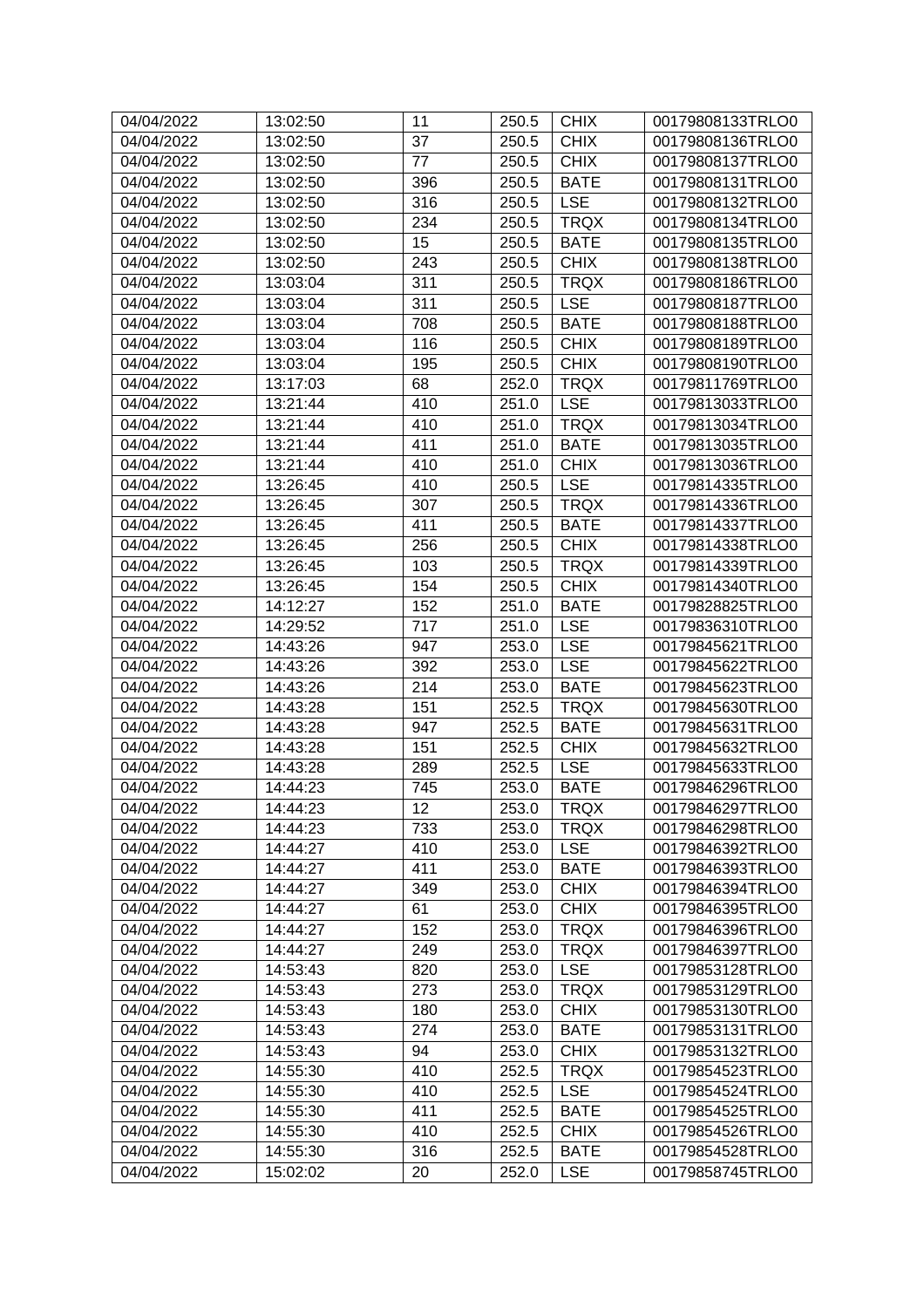| 04/04/2022 | 15:05:55 | 316         | 252.0 | <b>LSE</b>  | 00179861580TRLO0 |
|------------|----------|-------------|-------|-------------|------------------|
| 04/04/2022 | 15:09:39 | 74          | 252.0 | <b>LSE</b>  | 00179863820TRLO0 |
| 04/04/2022 | 15:10:51 | 346         | 252.0 | <b>CHIX</b> | 00179864870TRLO0 |
| 04/04/2022 | 15:11:31 | 336         | 253.0 | <b>BATE</b> | 00179865409TRLO0 |
| 04/04/2022 | 15:11:32 | 73          | 253.5 | <b>LSE</b>  | 00179865415TRLO0 |
| 04/04/2022 | 15:11:32 | 183         | 253.5 | <b>LSE</b>  | 00179865416TRLO0 |
| 04/04/2022 | 15:11:32 | 77          | 253.5 | <b>LSE</b>  | 00179865417TRLO0 |
| 04/04/2022 | 15:12:34 | 422         | 254.0 | <b>LSE</b>  | 00179866079TRLO0 |
| 04/04/2022 | 15:20:17 | 156         | 253.0 | <b>LSE</b>  | 00179871291TRLO0 |
| 04/04/2022 | 15:25:17 | 288         | 253.3 | <b>BATE</b> | 00179874289TRLO0 |
| 04/04/2022 | 15:25:20 | 400         | 254.0 | <b>LSE</b>  | 00179874447TRLO0 |
| 04/04/2022 | 15:25:20 | 182         | 254.0 | <b>LSE</b>  | 00179874448TRLO0 |
| 04/04/2022 | 15:25:20 | 479         | 254.5 | <b>LSE</b>  | 00179874449TRLO0 |
| 04/04/2022 | 15:25:20 | 121         | 254.5 | <b>LSE</b>  | 00179874450TRLO0 |
| 04/04/2022 | 15:26:02 | 313         | 254.0 | <b>BATE</b> | 00179874855TRLO0 |
| 04/04/2022 | 15:26:21 | 327         | 254.3 | <b>BATE</b> | 00179875074TRLO0 |
| 04/04/2022 | 15:26:22 | 46          | 254.0 | <b>TRQX</b> | 00179875086TRLO0 |
| 04/04/2022 | 15:26:22 | 80          | 254.0 | <b>BATE</b> | 00179875087TRLO0 |
| 04/04/2022 | 15:26:22 | 92          | 254.0 | <b>BATE</b> | 00179875088TRLO0 |
| 04/04/2022 | 15:26:22 | 260         | 254.5 | <b>LSE</b>  | 00179875089TRLO0 |
| 04/04/2022 | 15:26:22 | 112         | 255.0 | <b>LSE</b>  | 00179875090TRLO0 |
| 04/04/2022 | 15:26:22 | 644         | 255.0 | <b>LSE</b>  | 00179875091TRLO0 |
| 04/04/2022 | 15:33:41 | 288         | 255.5 | <b>BATE</b> | 00179879458TRLO0 |
| 04/04/2022 | 15:33:42 | 400         | 256.0 | <b>LSE</b>  | 00179879473TRLO0 |
| 04/04/2022 | 15:33:42 | 217         | 256.0 | <b>LSE</b>  | 00179879474TRLO0 |
| 04/04/2022 | 15:33:42 | 226         | 256.0 | <b>LSE</b>  | 00179879475TRLO0 |
| 04/04/2022 | 15:33:45 | 311         | 256.0 | <b>LSE</b>  | 00179879505TRLO0 |
| 04/04/2022 | 15:34:09 | 392         | 255.5 | <b>BATE</b> | 00179879735TRLO0 |
| 04/04/2022 | 15:41:46 | 974         | 255.0 | <b>LSE</b>  | 00179884303TRLO0 |
| 04/04/2022 | 15:41:46 | 204         | 255.0 | <b>TRQX</b> | 00179884304TRLO0 |
| 04/04/2022 | 15:41:46 | 239         | 255.0 | <b>BATE</b> | 00179884305TRLO0 |
| 04/04/2022 | 15:41:46 | 64          | 255.0 | <b>CHIX</b> | 00179884306TRLO0 |
| 04/04/2022 | 15:41:46 | 24          | 255.0 | <b>TRQX</b> | 00179884307TRLO0 |
| 04/04/2022 | 15:41:46 | 96          | 255.0 | <b>BATE</b> | 00179884308TRLO0 |
| 04/04/2022 | 15:41:46 | $\mathbf 1$ | 255.0 | <b>BATE</b> | 00179884309TRLO0 |
| 04/04/2022 | 15:41:46 | 655         | 255.3 | <b>BATE</b> | 00179884310TRLO0 |
| 04/04/2022 | 15:41:46 | 309         | 255.0 | <b>LSE</b>  | 00179884311TRLO0 |
| 04/04/2022 | 15:41:46 | 522         | 255.0 | <b>CHIX</b> | 00179884312TRLO0 |
| 04/04/2022 | 15:41:46 | 290         | 255.3 | <b>BATE</b> | 00179884313TRLO0 |
| 04/04/2022 | 15:41:46 | 208         | 255.3 | <b>BATE</b> | 00179884314TRLO0 |
| 04/04/2022 | 15:41:47 | 431         | 255.5 | <b>LSE</b>  | 00179884348TRLO0 |
| 04/04/2022 | 15:41:48 | 136         | 255.0 | <b>TRQX</b> | 00179884381TRLO0 |
| 04/04/2022 | 15:41:48 | 219         | 255.0 | <b>CHIX</b> | 00179884382TRLO0 |
| 04/04/2022 | 15:41:48 | 234         | 255.0 | <b>BATE</b> | 00179884383TRLO0 |
| 04/04/2022 | 15:41:48 | 855         | 255.0 | <b>BATE</b> | 00179884384TRLO0 |
| 04/04/2022 | 15:51:48 | 262         | 254.5 | <b>CHIX</b> | 00179890146TRLO0 |
| 04/04/2022 | 15:51:49 | 26          | 254.5 | <b>TRQX</b> | 00179890185TRLO0 |
| 04/04/2022 | 15:51:49 | 297         | 254.5 | <b>BATE</b> | 00179890186TRLO0 |
| 04/04/2022 | 15:51:49 | 262         | 254.5 | <b>LSE</b>  | 00179890187TRLO0 |
| 04/04/2022 | 15:51:49 | 236         | 254.5 | <b>TRQX</b> | 00179890188TRLO0 |
| 04/04/2022 | 15:51:49 | 558         | 254.5 | <b>BATE</b> | 00179890189TRLO0 |
| 04/04/2022 | 15:52:47 | 138         | 254.0 | <b>TRQX</b> | 00179890740TRLO0 |
| 04/04/2022 | 15:57:06 | 288         | 254.0 | <b>LSE</b>  | 00179893304TRLO0 |
|            |          |             |       |             |                  |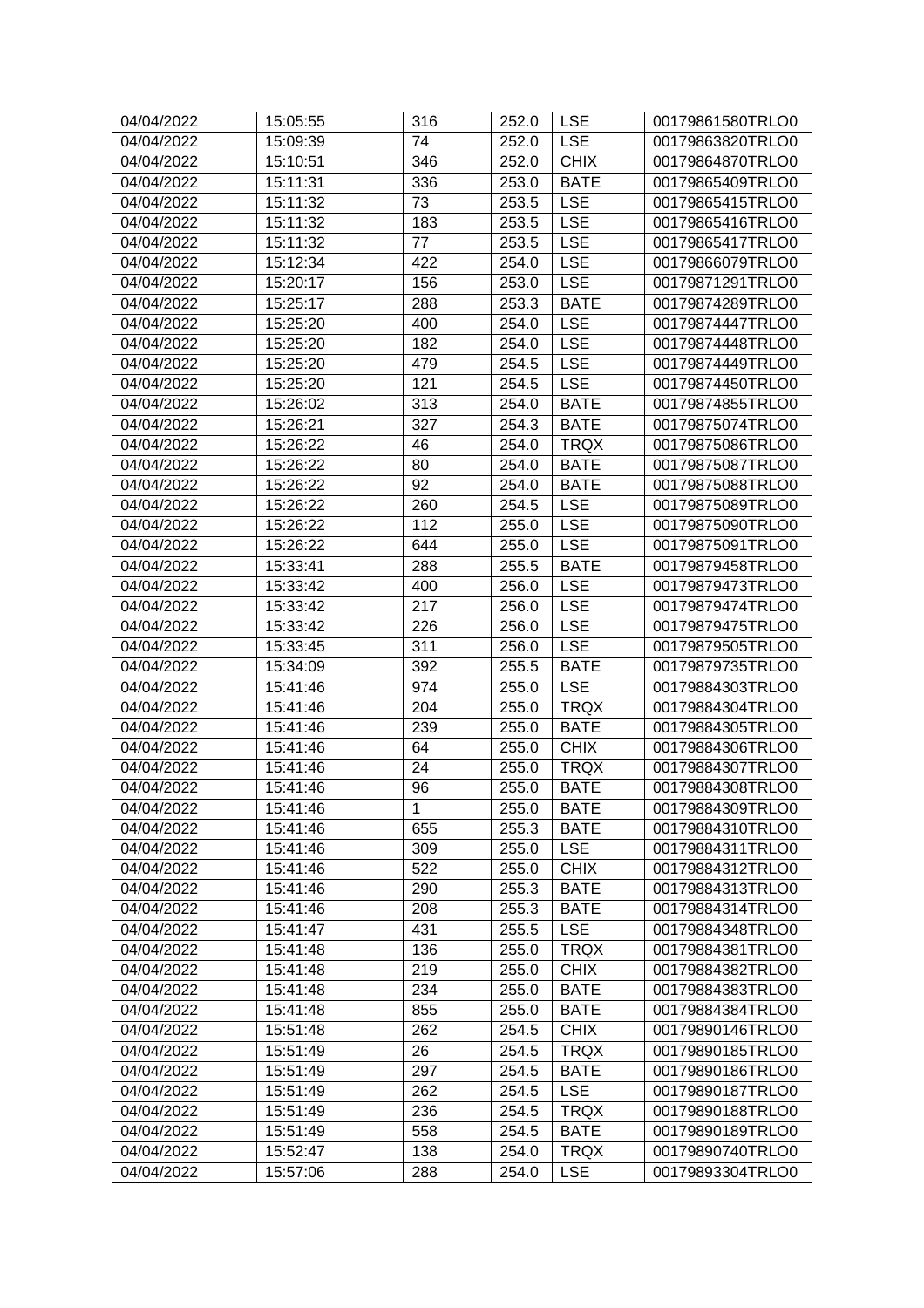| 04/04/2022               | 16:00:15             | 259        | 254.0          | <b>CHIX</b>               | 00179895628TRLO0                     |
|--------------------------|----------------------|------------|----------------|---------------------------|--------------------------------------|
| 04/04/2022               | 16:00:15             | 98         | 254.5          | <b>BATE</b>               | 00179895631TRLO0                     |
| 04/04/2022               | 16:00:15             | 299        | 254.5          | <b>BATE</b>               | 00179895632TRLO0                     |
| 04/04/2022               | 16:00:15             | 539        | 255.0          | <b>CHIX</b>               | 00179895633TRLO0                     |
| 04/04/2022               | 16:00:15             | 146        | 255.0          | <b>CHIX</b>               | 00179895634TRLO0                     |
| 04/04/2022               | 16:17:18             | 135        | 254.5          | <b>LSE</b>                | 00179909806TRLO0                     |
| 04/04/2022               | 16:20:23             | 259        | 255.0          | <b>TRQX</b>               | 00179913862TRLO0                     |
| 04/04/2022               | 16:20:23             | 1,082      | 255.0          | <b>BATE</b>               | 00179913863TRLO0                     |
| 04/04/2022               | 16:20:23             | 165        | 255.0          | <b>CHIX</b>               | 00179913864TRLO0                     |
| 04/04/2022               | 16:20:36             | 172        | 255.0          | <b>LSE</b>                | 00179914170TRLO0                     |
| 04/04/2022               | 16:21:17             | 11         | 255.0          | <b>LSE</b>                | 00179914993TRLO0                     |
| 04/04/2022               | 16:21:17             | 492        | 255.0          | <b>TRQX</b>               | 00179914994TRLO0                     |
| 04/04/2022               | 16:21:17             | 309        | 255.0          | <b>LSE</b>                | 00179914995TRLO0                     |
| 04/04/2022               | 16:21:17             | 492        | 255.0          | <b>BATE</b>               | 00179914996TRLO0                     |
| 04/04/2022               | 16:21:17             | 420        | 254.5          | <b>CHIX</b>               | 00179915010TRLO0                     |
| 04/04/2022               | 16:21:18             | 20         | 254.5          | <b>TRQX</b>               | 00179915024TRLO0                     |
| 04/04/2022               | 16:21:18             | 400        | 254.5          | <b>TRQX</b>               | 00179915025TRLO0                     |
| 04/04/2022               | 16:21:18             | 82         | 254.5          | <b>LSE</b>                | 00179915035TRLO0                     |
| 04/04/2022               | 16:21:19             | 410        | 254.5          | <b>TRQX</b>               | 00179915046TRLO0                     |
| 04/04/2022               | 16:21:19             | 328        | 254.5          | <b>LSE</b>                | 00179915047TRLO0                     |
| 04/04/2022               | 16:21:19             | 411        | 254.5          | <b>BATE</b>               | 00179915048TRLO0                     |
| 04/04/2022               | 16:21:19             | 410        | 254.5          | <b>CHIX</b>               | 00179915049TRLO0                     |
| 04/04/2022               | 16:21:26             | 410        | 254.0          | <b>CHIX</b>               | 00179915175TRLO0                     |
| 04/04/2022               |                      | 410        |                | <b>LSE</b>                | 00179915377TRLO0                     |
| 04/04/2022               | 16:21:34<br>16:21:34 | 410        | 254.5          | <b>TRQX</b>               | 00179915378TRLO0                     |
| 04/04/2022               | 16:21:34             | 411        | 254.5<br>254.5 | <b>BATE</b>               | 00179915379TRLO0                     |
| 04/04/2022               | 16:21:59             | 260        | 254.5          | <b>LSE</b>                | 00179915980TRLO0                     |
| 04/04/2022               | 16:21:59             | 156        | 254.5          | <b>CHIX</b>               | 00179915981TRLO0                     |
| 04/04/2022               | 16:22:00             | 337        | 254.5          | <b>TRQX</b>               | 00179915998TRLO0                     |
| 04/04/2022               | 16:22:00             | 150        | 254.5          | <b>LSE</b>                | 00179915999TRLO0                     |
| 04/04/2022               | 16:22:00             | 327        | 254.5          | <b>BATE</b>               | 00179916000TRLO0                     |
| 04/04/2022               | 16:22:00             | 254        | 254.5          | <b>CHIX</b>               | 00179916001TRLO0                     |
| 04/04/2022               | 16:22:00             | 84         | 254.5          | <b>BATE</b>               | 00179916003TRLO0                     |
| 04/04/2022               | 16:24:06             | 305        | 254.5          | <b>LSE</b>                | 00179919384TRLO0                     |
| 04/04/2022               | 16:24:59             | 105        | 254.5          | $ $ LSE                   | 00179920935TRLO0                     |
| 04/04/2022               | 16:26:21             | 351        | 254.5          | <b>CHIX</b>               | 00179923005TRLO0                     |
| 04/04/2022               | 16:26:39             | 79         | 254.5          | <b>LSE</b>                | 00179923520TRLO0                     |
| 04/04/2022               | 16:26:39             | 187        | 254.5          | <b>LSE</b>                | 00179923521TRLO0                     |
| 04/04/2022               | 16:26:48             | 223        | 254.5          | <b>TRQX</b>               | 00179923757TRLO0                     |
| 04/04/2022               |                      | 59         | 254.5          | <b>CHIX</b>               |                                      |
|                          | 16:26:57             | 344        |                |                           | 00179924003TRLO0<br>00179924540TRLO0 |
| 04/04/2022<br>04/04/2022 | 16:27:18             | 151        | 254.5          | <b>LSE</b><br><b>LSE</b>  | 00179924785TRLO0                     |
| 04/04/2022               | 16:27:27             | 187        | 254.5          | <b>TRQX</b>               | 00179924804TRLO0                     |
| 04/04/2022               | 16:27:27<br>16:27:27 | 892        | 254.5<br>254.5 | <b>CHIX</b>               | 00179924805TRLO0                     |
|                          |                      |            |                |                           |                                      |
| 04/04/2022               | 16:27:27             | 411        | 254.5          | <b>BATE</b>               | 00179924807TRLO0                     |
| 04/04/2022               | 16:27:37             | 293        | 254.5          | <b>TRQX</b>               | 00179925076TRLO0                     |
| 04/04/2022               | 16:27:37             | 203        | 254.5          | <b>LSE</b>                | 00179925082TRLO0                     |
| 04/04/2022               | 16:27:45             | 207        | 254.5          | <b>LSE</b>                | 00179925385TRLO0                     |
| 04/04/2022<br>04/04/2022 | 16:28:03<br>16:28:12 | 347<br>160 | 254.5<br>254.5 | <b>CHIX</b><br><b>LSE</b> | 00179925944TRLO0<br>00179926173TRLO0 |
| 04/04/2022               | 16:28:18             | 450        | 254.5          | <b>BATE</b>               | 00179926338TRLO0                     |
| 04/04/2022               | 16:28:18             | 160        |                | <b>LSE</b>                |                                      |
|                          |                      |            | 254.5          |                           | 00179926340TRLO0                     |
| 04/04/2022               | 16:28:18             | 437        | 255.0          | <b>LSE</b>                | 00179926341TRLO0                     |